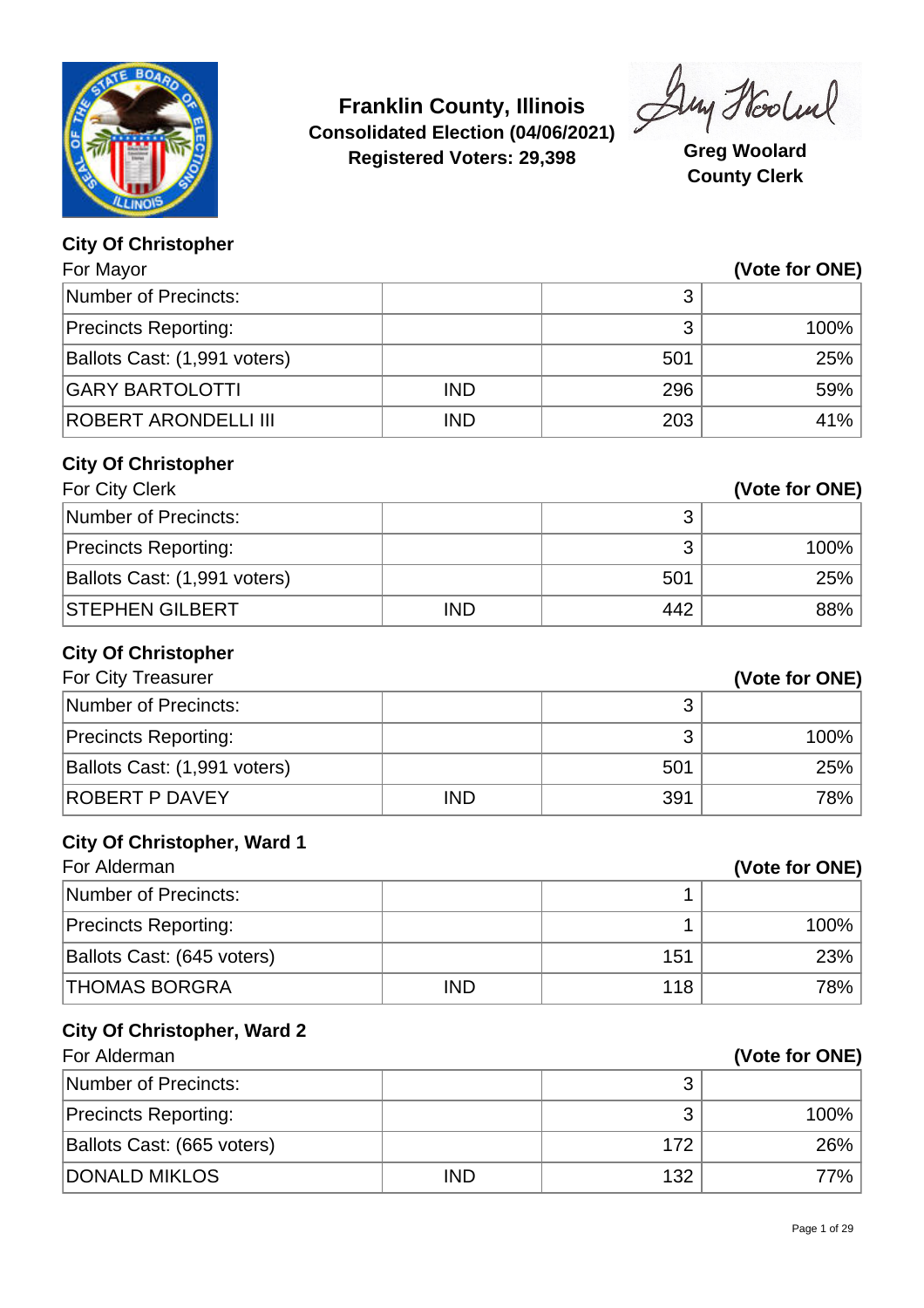## **City Of Christopher, Ward 3**

| <b>For Alderman</b> |  |
|---------------------|--|

| For Alderman                |            |     | (Vote for ONE)                |
|-----------------------------|------------|-----|-------------------------------|
| <b>Number of Precincts:</b> |            | 1   |                               |
| <b>Precincts Reporting:</b> |            | 1   | 100%                          |
| Ballots Cast: (681 voters)  |            | 178 | 26%                           |
| <b>BRIAN HARGIS</b>         | <b>IND</b> | 158 | 89%                           |
| <b>City Of Orient</b>       |            |     |                               |
| For Mayor                   |            |     | (Vote for ONE)                |
| <b>Number of Precincts:</b> |            | 1   |                               |
| <b>Precincts Reporting:</b> |            | 1   | 100%                          |
| Ballots Cast: (269 voters)  |            | 41  | 15%                           |
| <b>JAN SEGATTO</b>          | <b>IND</b> | 36  | 88%                           |
| <b>City Of Orient</b>       |            |     |                               |
| For City Clerk              |            |     | (Vote for ONE)                |
| <b>Number of Precincts:</b> |            | 1   |                               |
| <b>Precincts Reporting:</b> |            | 1   | 100%                          |
| Ballots Cast: (269 voters)  |            | 41  | 15%                           |
| <b>TAMMY DONOVAN</b>        | <b>IND</b> | 40  | 98%                           |
| <b>City Of Orient</b>       |            |     |                               |
| For City Treasurer          |            |     | (Vote for ONE)                |
| Number of Precincts:        |            | 1   |                               |
| <b>Precincts Reporting:</b> |            | 1   | 100%                          |
| Ballots Cast: (269 voters)  |            | 41  | 15%                           |
| PETE WITKEWIZ               | <b>IND</b> | 32  | 78%                           |
| <b>City Of Orient</b>       |            |     |                               |
| For Alderman At Large       |            |     | (Vote for not more than THREE |
| Number of Precincts:        |            | 1   |                               |
| <b>Precincts Reporting:</b> |            | 1   | 100%                          |
| Ballots Cast: (269 voters)  |            | 41  | 15%                           |
| <b>LISA FERNANDEZ</b>       | <b>IND</b> | 30  | 73%                           |
| <b>MARVIN MIZE</b>          | <b>IND</b> | 28  | 68%                           |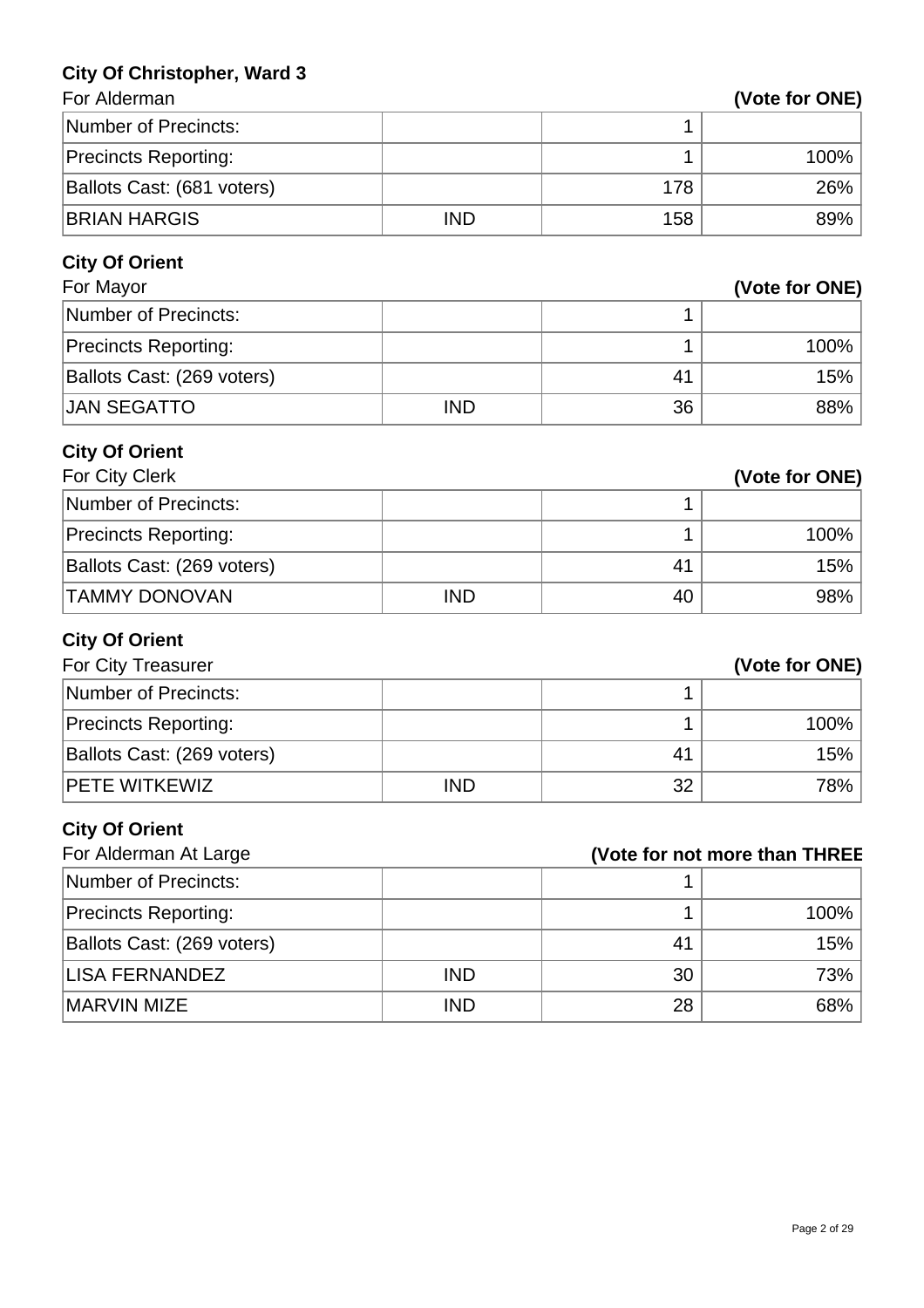### **City Of Sesser**

| For Mayor | (Vote for ONE) |
|-----------|----------------|
|           |                |

| Number of Precincts:         |            |     |         |
|------------------------------|------------|-----|---------|
| <b>Precincts Reporting:</b>  |            | ◠   | $100\%$ |
| Ballots Cast: (1,458 voters) |            | 663 | 45%     |
| <b>JASON ASHMORE</b>         | <b>CW</b>  | 472 | 71%     |
| <b>JOSHUA S QUALLS</b>       | <b>IND</b> | 186 | 28%     |

## **City Of Sesser**

| For City Clerk               |    |     | (Vote for ONE) |
|------------------------------|----|-----|----------------|
| Number of Precincts:         |    |     |                |
| <b>Precincts Reporting:</b>  |    | っ   | $100\%$        |
| Ballots Cast: (1,458 voters) |    | 663 | 45%            |
| <b>ITERESA STACEY</b>        | CW | 549 | 83%            |

## **City Of Sesser, Ward 1**

| For Alderman                |           |     | (Vote for ONE) |
|-----------------------------|-----------|-----|----------------|
| Number of Precincts:        |           |     |                |
| <b>Precincts Reporting:</b> |           | ◠   | 100%           |
| Ballots Cast: (346 voters)  |           | 138 | 40%            |
| <b>DANA LAUR</b>            | <b>CW</b> | 118 | 86%            |

#### **City Of Sesser, Ward 2**

| For Alderman                |           |     | (Vote for ONE) |
|-----------------------------|-----------|-----|----------------|
| Number of Precincts:        |           |     |                |
| <b>Precincts Reporting:</b> |           |     | $100\%$        |
| Ballots Cast: (530 voters)  |           | 264 | $50\%$         |
| <b>RICHARD L MILLER</b>     | <b>CW</b> | 201 | 76%            |

# **City Of Sesser, Ward 3**

| For Alderman                |            |     | (Vote for ONE) |
|-----------------------------|------------|-----|----------------|
| Number of Precincts:        |            |     |                |
| <b>Precincts Reporting:</b> |            |     | 100%           |
| Ballots Cast: (582 voters)  |            | 261 | 45%            |
| <b>WAYNE SHANNON</b>        | <b>CW</b>  | 187 | 72%            |
| ANGELA EVANS                | <b>IND</b> |     | $0\%$          |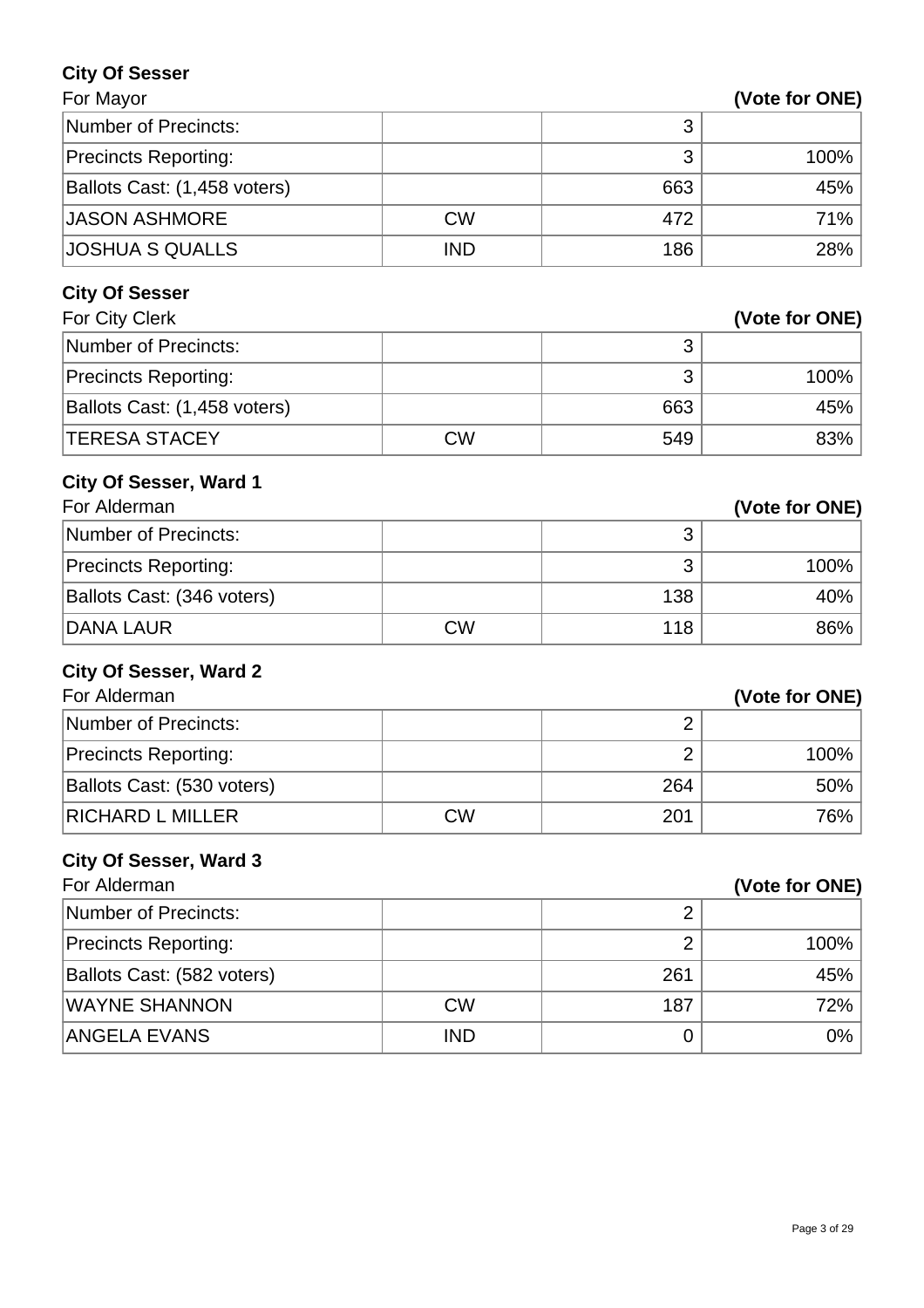### **City Of West Frankfort**

| For Commissioner To Serve An Unexpired 2-Year Term |            |     | (Vote for ONE) |
|----------------------------------------------------|------------|-----|----------------|
| Number of Precincts:                               |            |     |                |
| <b>Precincts Reporting:</b>                        |            |     | $100\%$        |
| Ballots Cast: (5,438 voters)                       |            | 545 | $10\%$         |
| <b>ROGER STANLEY</b>                               | <b>IND</b> | 482 | $88\%$         |

## **City Of Zeigler**

| For Commissioner To Serve An Unexpired 2-Year Term |           |    | (Vote for ONE) |
|----------------------------------------------------|-----------|----|----------------|
| Number of Precincts:                               |           |    |                |
| <b>Precincts Reporting:</b>                        |           |    | $100\%$        |
| Ballots Cast: (1,117 voters)                       |           | 66 | $6\%$          |
| <b>BRAD WILSON</b>                                 | <b>NP</b> | 55 | 83%            |

## **Village Of Buckner**

| For Village President       |            | (Vote for ONE) |      |
|-----------------------------|------------|----------------|------|
| Number of Precincts:        |            |                |      |
| <b>Precincts Reporting:</b> |            |                | 100% |
| Ballots Cast: (347 voters)  |            | 185            | 53%  |
| <b>ANGIE ELKO</b>           | <b>IND</b> | 86             | 46%  |
| <b>AARON EUBANKS</b>        | <b>IND</b> | 97             | 52%  |

### **Village Of Buckner**

| For Village Clerk           | (Vote for ONE) |
|-----------------------------|----------------|
| Number of Precincts:        |                |
| <b>Precincts Reporting:</b> | $100\%$        |
| Ballots Cast: (347 voters)  | $0\%$          |
| NO CANDIDATE                | $0\%$          |

## **Village Of Buckner**

| For Village Trustee         |            |     | (Vote for not more than THREE |
|-----------------------------|------------|-----|-------------------------------|
| Number of Precincts:        |            |     |                               |
| <b>Precincts Reporting:</b> |            |     | 100%                          |
| Ballots Cast: (347 voters)  |            | 185 | 53%                           |
| <b>TEYAH A ELKO</b>         | <b>IND</b> | 128 | 69%                           |
| LISA A YURS                 | <b>NP</b>  |     | 0%                            |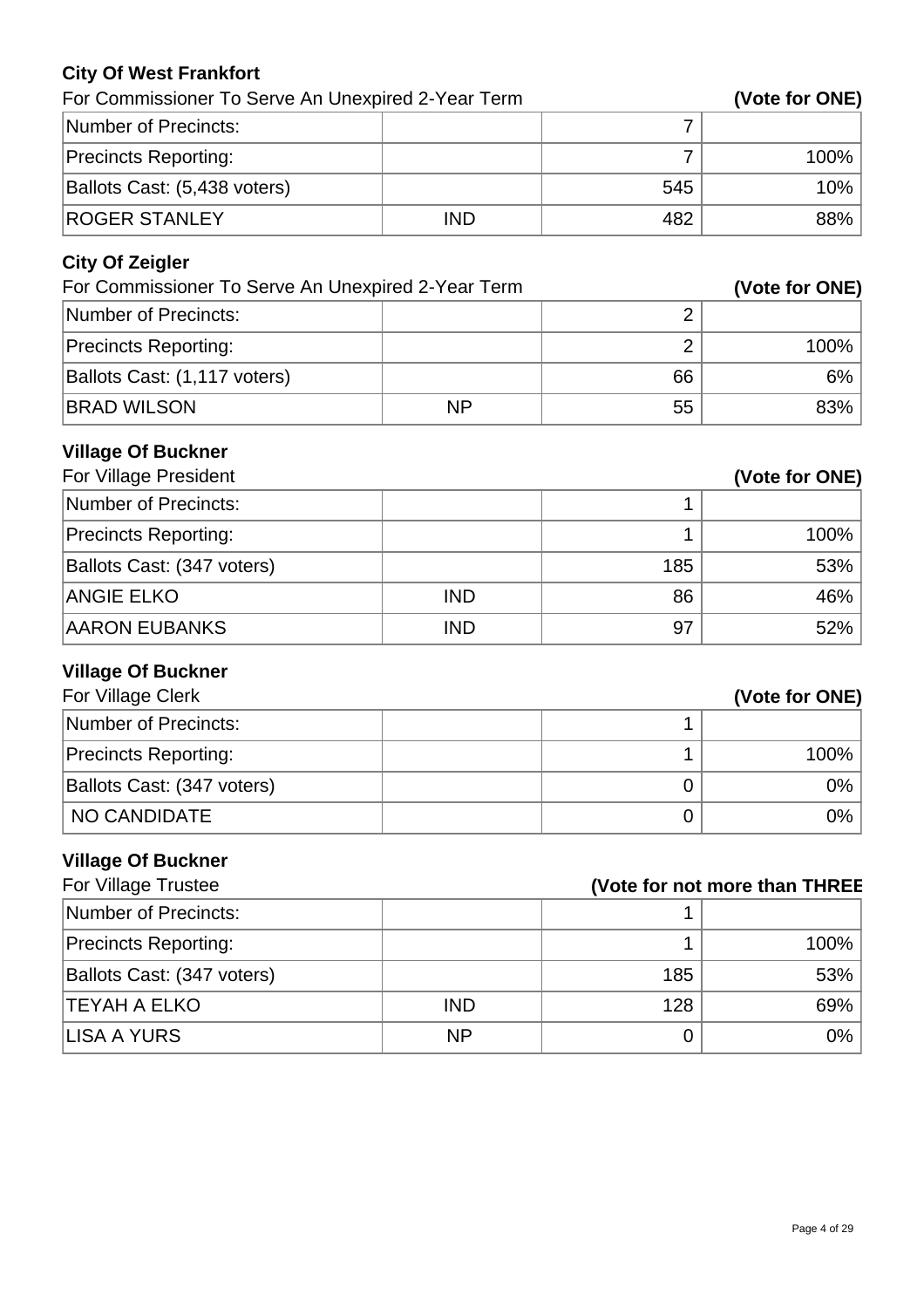#### **Village Of Ewing For Village President**

| (Vote for ONE) |  |
|----------------|--|
|----------------|--|

| Number of Precincts:        |            |    |         |
|-----------------------------|------------|----|---------|
| <b>Precincts Reporting:</b> |            |    | $100\%$ |
| Ballots Cast: (208 voters)  |            | 33 | 16%     |
| <b>DAVID PRYOR</b>          | <b>IND</b> | 29 | 88%     |

## **Village Of Ewing**

| For Village Trustee<br>(Vote for not more than THREE |            |    |      |
|------------------------------------------------------|------------|----|------|
| Number of Precincts:                                 |            |    |      |
| <b>Precincts Reporting:</b>                          |            |    | 100% |
| Ballots Cast: (208 voters)                           |            | 33 | 16%  |
| <b>MARCUS CHAD FERANDO</b>                           | <b>IND</b> | 21 | 64%  |
| <b>KEVIN TOWNLEY</b>                                 | <b>IND</b> | 24 | 73%  |
| <b>PAUL A WALKER</b>                                 | <b>IND</b> | 27 | 82%  |

## **Village Of Freeman Spur**

| For Village Trustee         |            | (Vote for not more than THREE |  |
|-----------------------------|------------|-------------------------------|--|
| Number of Precincts:        |            |                               |  |
| <b>Precincts Reporting:</b> |            | 100%                          |  |
| Ballots Cast: (84 voters)   |            | 10%                           |  |
| <b>STACY ROBINSON</b>       | <b>IND</b> | 88%                           |  |

## **Village Of Freeman Spur**

| For Village Trustee (To Serve An Unexpired 2-Year Term) |            |   | (Vote for not more than TWO |
|---------------------------------------------------------|------------|---|-----------------------------|
| Number of Precincts:                                    |            |   |                             |
| <b>Precincts Reporting:</b>                             |            |   | 100%                        |
| Ballots Cast: (84 voters)                               |            | 8 | 10%                         |
| <b>JENNIFER R J MARKS</b>                               | <b>IND</b> | 6 | 75%                         |
| <b>JAMES SHIMKUS</b>                                    | <b>IND</b> | 6 | 75%                         |

# **Village Of Hanaford**

| For Village President       |            |    | (Vote for ONE) |
|-----------------------------|------------|----|----------------|
| Number of Precincts:        |            |    |                |
| <b>Precincts Reporting:</b> |            |    | $100\%$        |
| Ballots Cast: (235 voters)  |            | 45 | 19%            |
| DAISY M MELVIN              | <b>IND</b> | 34 | 76%            |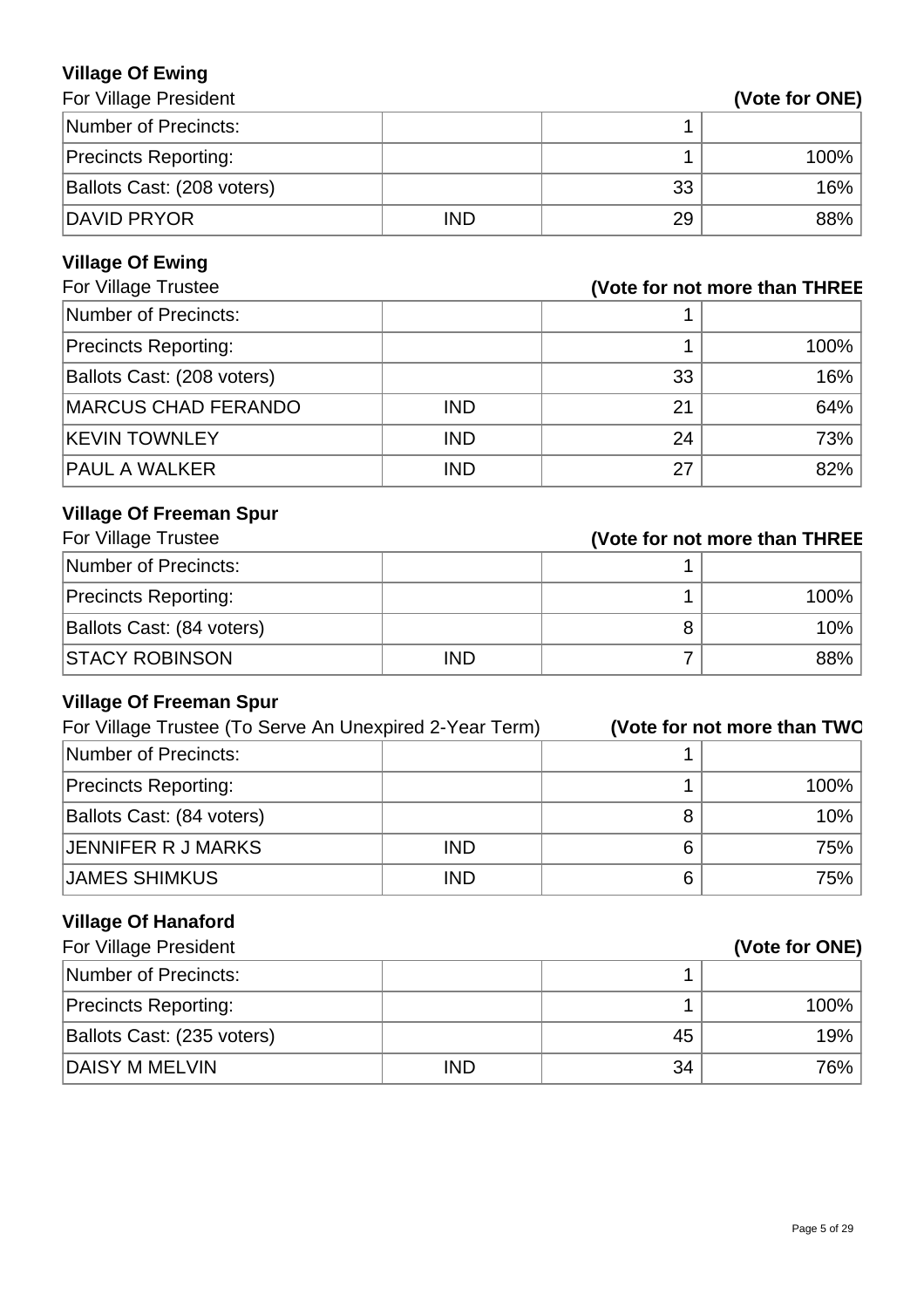#### **Village Of Hanaford For Village Clerk**

| Number of Precincts:        |            |    |         |
|-----------------------------|------------|----|---------|
| <b>Precincts Reporting:</b> |            |    | $100\%$ |
| Ballots Cast: (235 voters)  |            | 45 | 19%     |
| <b>KENDRA STEINMETZ</b>     | <b>IND</b> | 32 | 71%     |

# **Village Of Hanaford**

| For Village Trustee<br>(Vote for not more than THREE |            |    |      |
|------------------------------------------------------|------------|----|------|
| Number of Precincts:                                 |            |    |      |
| <b>Precincts Reporting:</b>                          |            |    | 100% |
| Ballots Cast: (235 voters)                           |            | 45 | 19%  |
| <b>JENNIFER OZBOURN</b>                              | <b>IND</b> | 34 | 76%  |
| <b>JOSEPH A MAYBERRY</b>                             | <b>IND</b> | 27 | 60%  |
| <b>VALERIE KINSMAN</b>                               | <b>IND</b> | 25 | 56%  |

# **Village Of Hanaford**

| For Village Trustee (To Serve An Unexpired 2-Year Term) |            |    | (Vote for not more than THREE |
|---------------------------------------------------------|------------|----|-------------------------------|
| Number of Precincts:                                    |            |    |                               |
| <b>Precincts Reporting:</b>                             |            |    | 100%                          |
| Ballots Cast: (235 voters)                              |            | 45 | 19%                           |
| <b>DEE ANN AKERS</b>                                    | <b>IND</b> | 26 | 58%                           |
| <b>DENISE MINOR</b>                                     | <b>IND</b> | 31 | 69%                           |
| <b>MARY K MOSLEY</b>                                    | <b>IND</b> | 35 | 78%                           |

# **Village Of Macedonia**

| For Village Trustee         | (Vote for not more than THREE |   |      |
|-----------------------------|-------------------------------|---|------|
| Number of Precincts:        |                               |   |      |
| <b>Precincts Reporting:</b> |                               |   | 100% |
| Ballots Cast: (9 voters)    |                               | າ | 22%  |
| <b>JIMMIE RAY HARRELSON</b> | <b>IND</b>                    |   | 100% |
| <b>AARON MILLER</b>         | <b>IND</b>                    |   | 100% |
| <b>KEVIN VAUGHN</b>         | <b>IND</b>                    | 2 | 100% |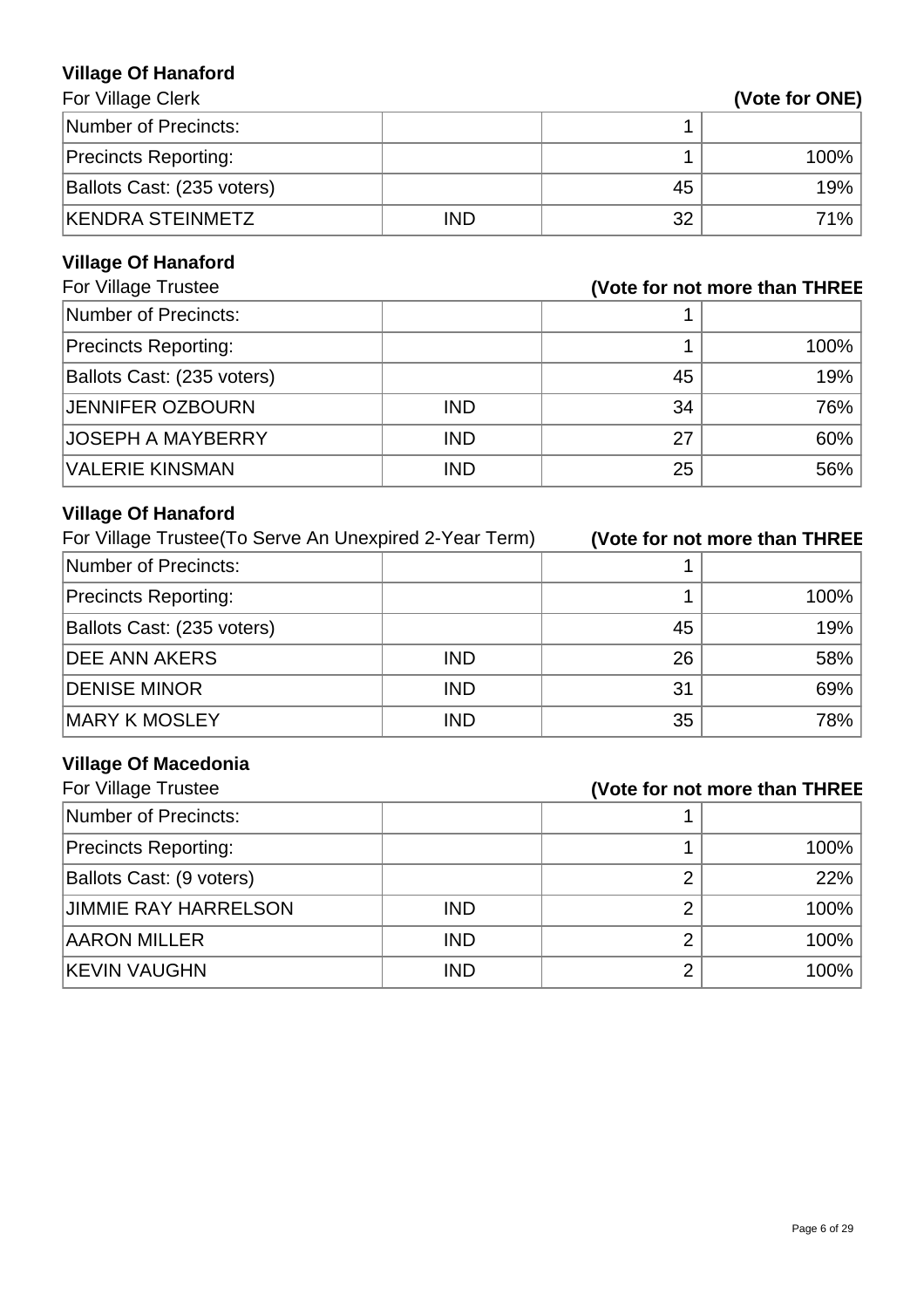### **Village Of North City**

For Village President **(Vote for ONE)** 

|                                 |            |     | .    |
|---------------------------------|------------|-----|------|
| Number of Precincts:            |            |     |      |
| <b>Precincts Reporting:</b>     |            |     | 100% |
| Ballots Cast: (389 voters)      |            | 170 | 44%  |
| <b>STEPHANIE STEFF C SASADE</b> | <b>IND</b> | 79  | 46%  |
| <b>JAMES R ALLEN</b>            | <b>IND</b> | 87  | 51%  |

# **Village Of North City**

| For Village Trustee         | (Vote for not more than THREE |     |      |
|-----------------------------|-------------------------------|-----|------|
| Number of Precincts:        |                               | 3   |      |
| <b>Precincts Reporting:</b> |                               | 3   | 100% |
| Ballots Cast: (389 voters)  |                               | 170 | 44%  |
| <b>JAMES JACKSON</b>        | <b>IND</b>                    | 81  | 48%  |
| <b>AMIE MONTEGGIA</b>       | <b>IND</b>                    | 96  | 56%  |
| <b>MARK MOSCHINO</b>        | <b>IND</b>                    | 117 | 69%  |
| <b>SHAWN INGRAM</b>         | <b>IND</b>                    | 121 | 71%  |

# **Village Of North City**

| For Alderman (To Serve an Unexpired 2-Year Term) |            |     | (Vote for ONE) |
|--------------------------------------------------|------------|-----|----------------|
| Number of Precincts:                             |            |     |                |
| <b>Precincts Reporting:</b>                      |            |     | 100%           |
| Ballots Cast: (389 voters)                       |            | 170 | 44%            |
| <b>IMIKE MELSON</b>                              | <b>IND</b> | 141 | 83%            |

# **Village Of Royalton**

| For Village President       |            |    | (Vote for ONE) |
|-----------------------------|------------|----|----------------|
| Number of Precincts:        |            |    |                |
| <b>Precincts Reporting:</b> |            |    | 100%           |
| Ballots Cast: (854 voters)  |            | 86 | 10%            |
| <b>CHRISTY POWERS</b>       | <b>IND</b> | 71 | 83%            |

# **Village Of Royalton**

| For Village Trustee         |            |    | (Vote for not more than THREE |
|-----------------------------|------------|----|-------------------------------|
| Number of Precincts:        |            |    |                               |
| <b>Precincts Reporting:</b> |            |    | 100%                          |
| Ballots Cast: (854 voters)  |            | 86 | 10%                           |
| <b>JACK LEACH</b>           | <b>IND</b> | 62 | 72%                           |
| <b>RANDY DOMINECK</b>       | <b>IND</b> | 56 | 65%                           |
| LISA KEOGH                  | <b>IND</b> | 57 | 66%                           |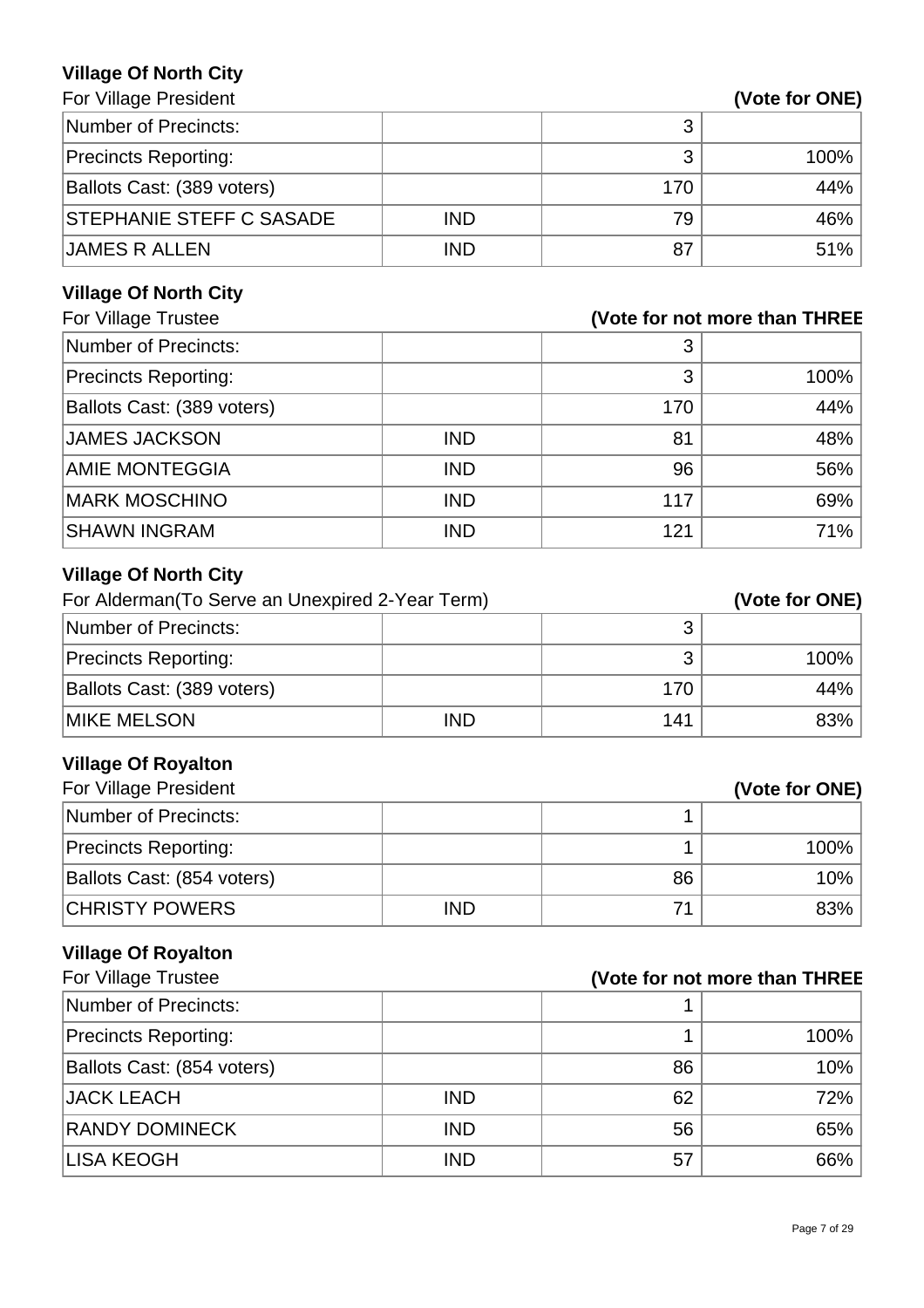### **Village Of Thompsonville**

| For Village Clerk (To Serve An Unexpired 2-Year Term) |            |    | (Vote for ONE) |
|-------------------------------------------------------|------------|----|----------------|
| Number of Precincts:                                  |            |    |                |
| <b>Precincts Reporting:</b>                           |            |    | $100\%$        |
| Ballots Cast: (385 voters)                            |            | 28 | $7\%$          |
| <b>CHERYLE HARGETT</b>                                | <b>IND</b> | 26 | 93%            |

## **Village Of Thompsonville**

| For Village Trustee         | (Vote for not more than THREE |    |      |
|-----------------------------|-------------------------------|----|------|
| Number of Precincts:        |                               |    |      |
| <b>Precincts Reporting:</b> |                               |    | 100% |
| Ballots Cast: (385 voters)  |                               | 28 | 7%   |
| DARLENE DARNELL             | <b>IND</b>                    | 27 | 96%  |
| <b>CAROL MACKE</b>          | <b>IND</b>                    | 23 | 82%  |
| JAMIE HARGETT               | <b>IND</b>                    | 26 | 93%  |

# **Village Of Valier**

| For Village President       |            |     | (Vote for ONE) |
|-----------------------------|------------|-----|----------------|
| Number of Precincts:        |            | n   |                |
| <b>Precincts Reporting:</b> |            | ⌒   | 100%           |
| Ballots Cast: (460 voters)  |            | 257 | 56%            |
| <b>BRUCE MCMURRAY</b>       | <b>IND</b> | 165 | 64%            |
| <b>MARTIN H BUCHANAN</b>    | <b>IND</b> | 91  | 35%            |

# **Village Of Valier**

| For Village Clerk           |            |     | (Vote for ONE) |
|-----------------------------|------------|-----|----------------|
| Number of Precincts:        |            |     |                |
| <b>Precincts Reporting:</b> |            |     | $100\%$        |
| Ballots Cast: (460 voters)  |            | 257 | $56\%$         |
| <b>JO ANN GIRTEN</b>        | <b>IND</b> | 190 | 74%            |

# **Village Of Valier**

| For Village Trustee<br>(Vote for not more than THREE |            |     |      |
|------------------------------------------------------|------------|-----|------|
| Number of Precincts:                                 |            | 2   |      |
| <b>Precincts Reporting:</b>                          |            | 2   | 100% |
| Ballots Cast: (460 voters)                           |            | 257 | 56%  |
| <b>SCOTT DAGNER</b>                                  | <b>IND</b> | 142 | 55%  |
| <b>MICHAEL K MOYERS</b>                              | <b>IND</b> | 142 | 55%  |
| WILLIAM GALE BURZYNSKI                               | <b>IND</b> | 166 | 65%  |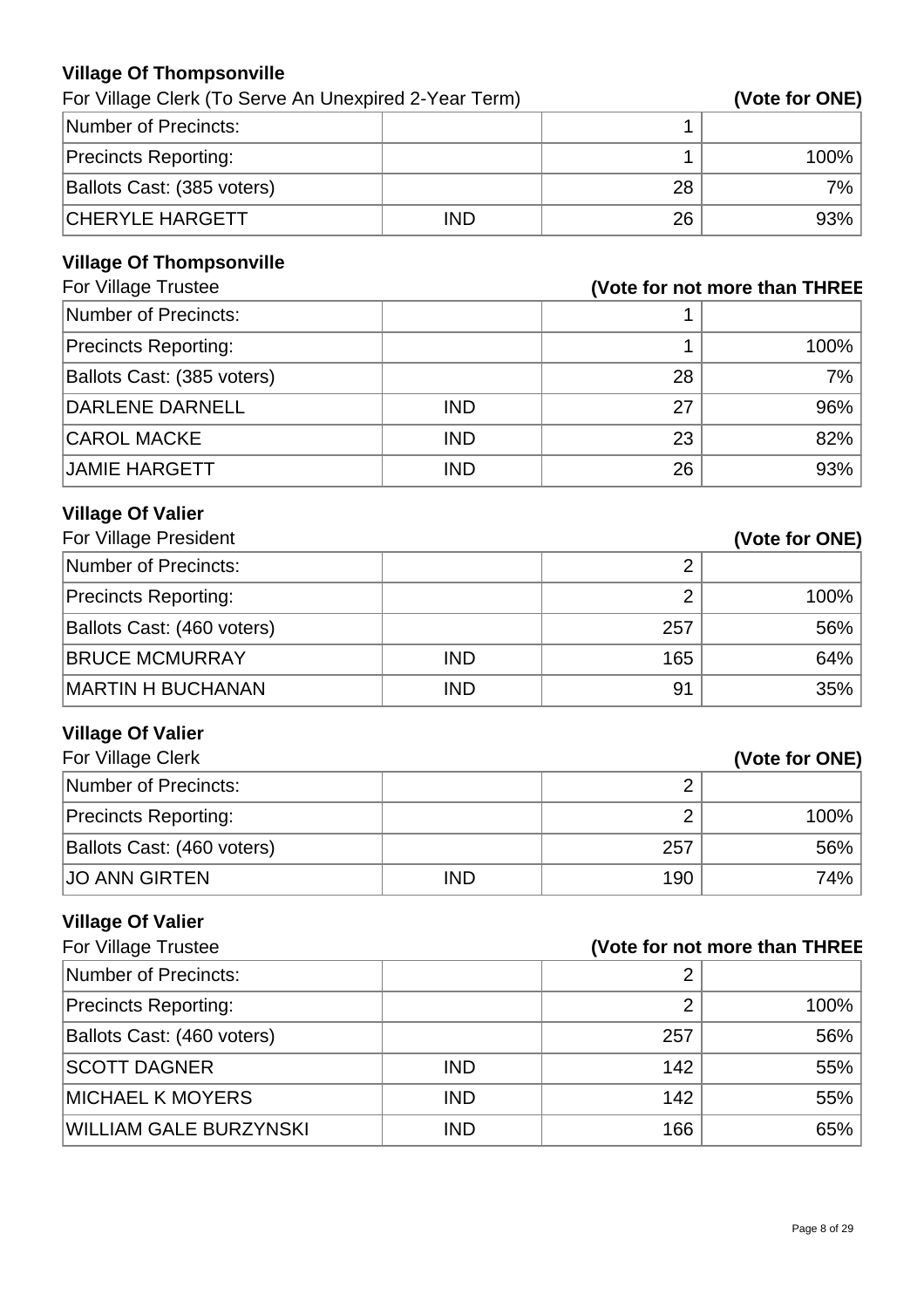### **Village Of Valier**

| For Village Trustee (To Serve An Unexpired 2-Year Term) |            |     | (Vote for ONE) |
|---------------------------------------------------------|------------|-----|----------------|
| Number of Precincts:                                    |            |     |                |
| <b>Precincts Reporting:</b>                             |            |     | $100\%$        |
| Ballots Cast: (460 voters)                              |            | 257 | $56\%$         |
| <b>BRIAN MINER</b>                                      | <b>IND</b> | 134 | $52\%$         |
| <b>PHILLIP R PHELPS</b>                                 | <b>IND</b> | 109 | 42% '          |

# **Village Of West City**

| For Village President       |            | (Vote for ONE) |         |
|-----------------------------|------------|----------------|---------|
| Number of Precincts:        |            |                |         |
| <b>Precincts Reporting:</b> |            |                | $100\%$ |
| Ballots Cast: (528 voters)  |            | 141            | 27%     |
| <b>RONALD G HOUSE</b>       | <b>IND</b> | 100            | 71%     |

## **Village Of West City**

| For Village Trustee         | (Vote for not more than THREE |     |      |
|-----------------------------|-------------------------------|-----|------|
| Number of Precincts:        |                               |     |      |
| <b>Precincts Reporting:</b> |                               |     | 100% |
| Ballots Cast: (528 voters)  |                               | 141 | 27%  |
| LINDA SULLIVAN              | <b>IND</b>                    | 90  | 64%  |
| <b>DARREN ROMANI</b>        | <b>IND</b>                    | 68  | 48%  |
| <b>JACK WIGGINS</b>         | <b>IND</b>                    | 38  | 27%  |
| <b>DALE WATKINS</b>         | <b>IND</b>                    | 72  | 51%  |

# **Village Of West City**

| For Village Trustee (Unexpired 2-Year Term) |            | (Vote for ONE) |      |
|---------------------------------------------|------------|----------------|------|
| Number of Precincts:                        |            |                |      |
| <b>Precincts Reporting:</b>                 |            |                | 100% |
| Ballots Cast: (528 voters)                  |            | 141            | 27%  |
| <b>AMOS ABBOTT</b>                          | <b>IND</b> | 65             | 46%  |
| <b>PAM TEAGUE</b>                           | <b>IND</b> | 26             | 18%  |
| <b>DEBBIE STUDEBAKER</b>                    | <b>IND</b> | 37             | 26%  |

# **Goode Township**

| For Township Supervisor      |            | (Vote for ONE) |      |
|------------------------------|------------|----------------|------|
| Number of Precincts:         |            | ◠              |      |
| <b>Precincts Reporting:</b>  |            | ◠              | 100% |
| Ballots Cast: (2,059 voters) |            | 893            | 43%  |
| LAWRENCE LARRY PAVLETICH     | <b>DEM</b> | 723            | 81%  |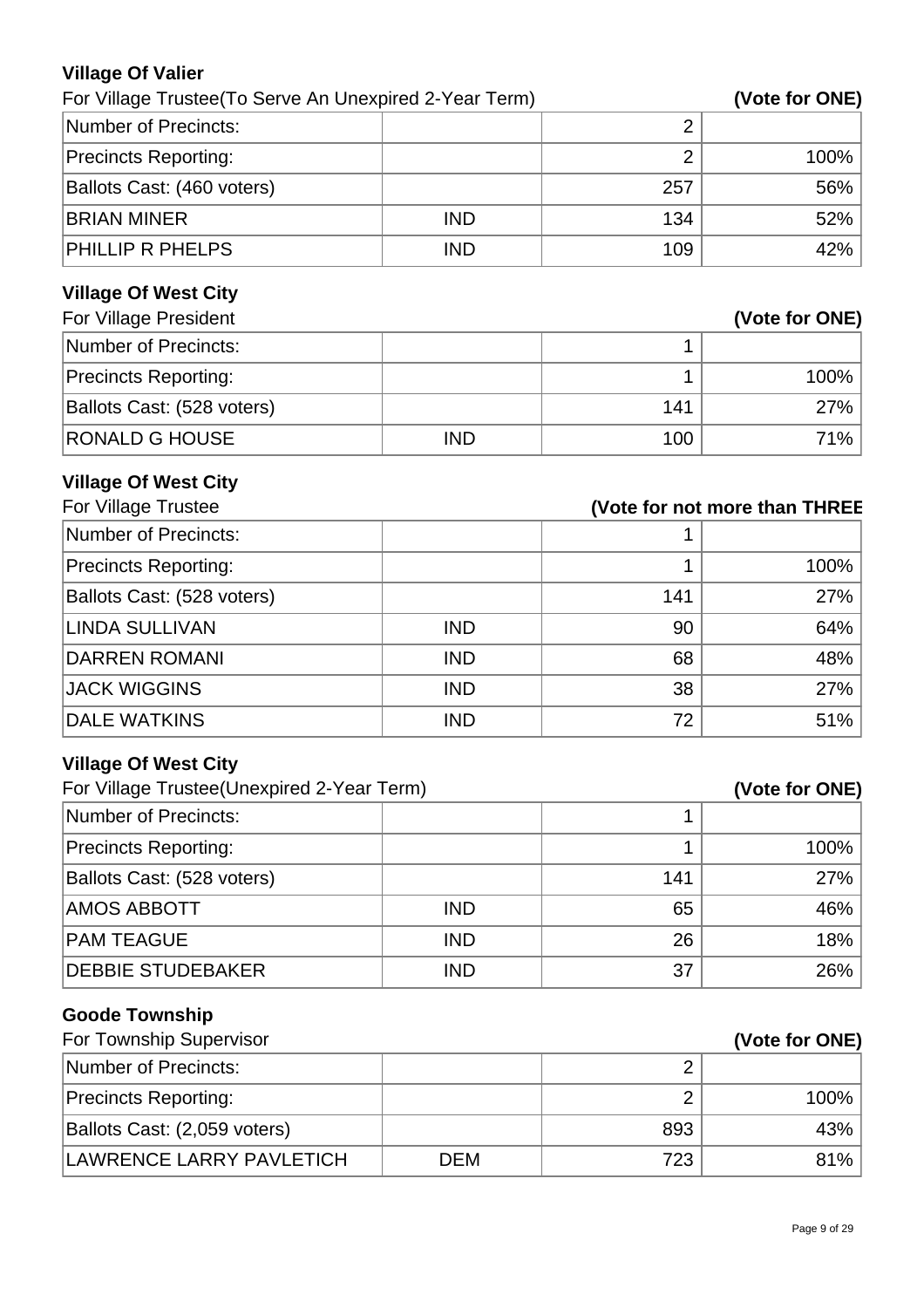### **Goode Township** For Township Clerk

| Number of Precincts:         |            |     |      |
|------------------------------|------------|-----|------|
| <b>Precincts Reporting:</b>  |            |     | 100% |
| Ballots Cast: (2,059 voters) |            | 893 | 43%  |
| <b>JEFFREY D WEBB</b>        | <b>DEM</b> | 491 | 55%  |
| <b>TINA LOGSDON</b>          | <b>REP</b> | 336 | 38%  |

# **Goode Township**

| For Township Highway Commissioner |            | (Vote for ONE) |         |
|-----------------------------------|------------|----------------|---------|
| Number of Precincts:              |            |                |         |
| <b>Precincts Reporting:</b>       |            | റ              | $100\%$ |
| Ballots Cast: (2,059 voters)      |            | 893            | 43%     |
| <b>BRENT LOUCKS</b>               | <b>DEM</b> | 602            | $67\%$  |
| WESLEY KASH                       | <b>REP</b> | 251            | 28%     |

# **Goode Township**

| For Township Trustee         |            | (Vote for not more than FOUR |      |
|------------------------------|------------|------------------------------|------|
| Number of Precincts:         |            | 2                            |      |
| <b>Precincts Reporting:</b>  |            | $\overline{2}$               | 100% |
| Ballots Cast: (2,059 voters) |            | 893                          | 43%  |
| <b>TERRY L WITCHER</b>       | <b>DEM</b> | 575                          | 64%  |
| <b>ROGER LOYD</b>            | <b>DEM</b> | 572                          | 64%  |
| <b>KEITH KRAMER</b>          | <b>DEM</b> | 540                          | 60%  |
| <b>BRYAN HASTINGS</b>        | <b>DEM</b> | 404                          | 45%  |
| <b>RUSSELL C MILLER JR</b>   | <b>REP</b> | 349                          | 39%  |
| <b>CHARLES MERCER</b>        | <b>REP</b> | 244                          | 27%  |
| ASHLEY QUALLS                | <b>REP</b> | 288                          | 32%  |

# **Goode Township**

| For Community Building Board Of Managers |           |     | (Vote for not more than THREE |
|------------------------------------------|-----------|-----|-------------------------------|
| Number of Precincts:                     |           |     |                               |
| <b>Precincts Reporting:</b>              |           |     | 100%                          |
| Ballots Cast: (2,059 voters)             |           | 893 | 43%                           |
| <b>BRIAN GUNTER</b>                      | <b>NP</b> | 648 | 73%                           |
| <b>BILLY HICKS</b>                       | <b>NP</b> | 487 | 55%                           |
| M JAN KELLY                              | <b>NP</b> | 484 | 54%                           |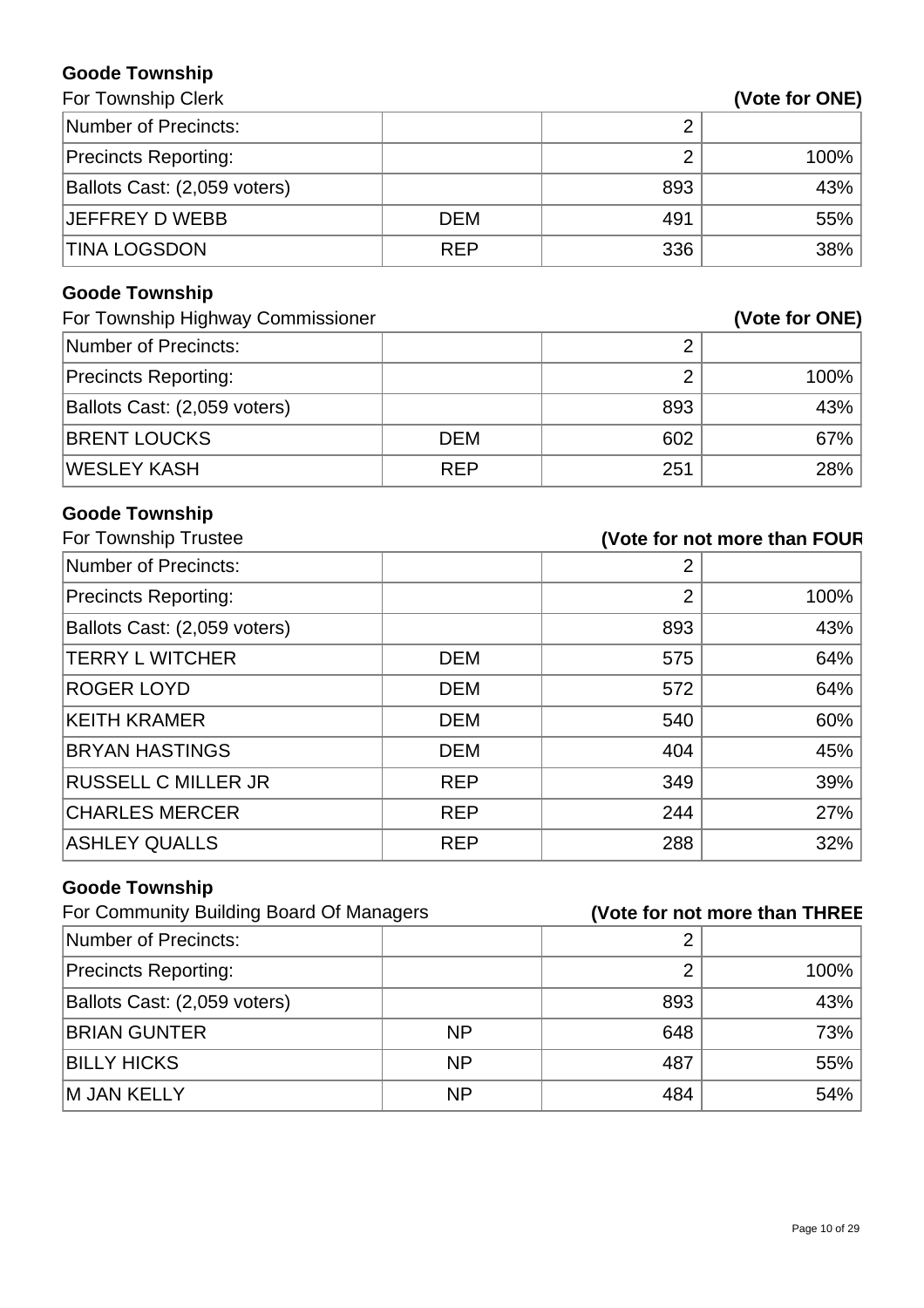#### **Goode Township**

| For Multi-Township Assessor       |            |                              | (Vote for ONE) |
|-----------------------------------|------------|------------------------------|----------------|
| <b>Number of Precincts:</b>       |            | $\overline{2}$               |                |
| <b>Precincts Reporting:</b>       |            | $\overline{2}$               | 100%           |
| Ballots Cast: (2,059 voters)      |            | 893                          | 43%            |
| <b>BRETT A CROCKER</b>            | <b>DEM</b> | 710                          | 80%            |
| <b>Barren Township</b>            |            |                              |                |
| For Township Supervisor           |            |                              | (Vote for ONE) |
| <b>Number of Precincts:</b>       |            | 1                            |                |
| <b>Precincts Reporting:</b>       |            | 1                            | 100%           |
| Ballots Cast: (460 voters)        |            | 191                          | 42%            |
| <b>SEAN PAYNE</b>                 | <b>DEM</b> | 108                          | 57%            |
| <b>KELLY PETRO</b>                | <b>NP</b>  | 0                            | 0%             |
| <b>Barren Township</b>            |            |                              |                |
| For Township Clerk                |            |                              | (Vote for ONE) |
| <b>Number of Precincts:</b>       |            | 1                            |                |
| <b>Precincts Reporting:</b>       |            | 1                            | 100%           |
| Ballots Cast: (460 voters)        |            | $\mathbf 0$                  | 0%             |
| <b>NO CANDIDATE</b>               |            | 0                            | 0%             |
| <b>Barren Township</b>            |            |                              |                |
| For Township Highway Commissioner |            |                              | (Vote for ONE) |
| <b>Number of Precincts:</b>       |            | 1                            |                |
| <b>Precincts Reporting:</b>       |            | 1                            | 100%           |
| Ballots Cast: (460 voters)        |            | 191                          | 42%            |
| <b>LANE MILLER</b>                | <b>DEM</b> | 166                          | 87%            |
| <b>Barren Township</b>            |            |                              |                |
| For Township Trustee              |            | (Vote for not more than FOUR |                |
| <b>Number of Precincts:</b>       |            | 1                            |                |
| <b>Precincts Reporting:</b>       |            | 1                            | 100%           |
| Ballots Cast: (460 voters)        |            | 191                          | 42%            |
| <b>MICHAEL MILLER</b>             | <b>DEM</b> | 106                          | 55%            |
| <b>BILL LEWIS</b>                 | <b>DEM</b> | 122                          | 64%            |
| PEGGY LEVAULT                     | <b>REP</b> | 123                          | 64%            |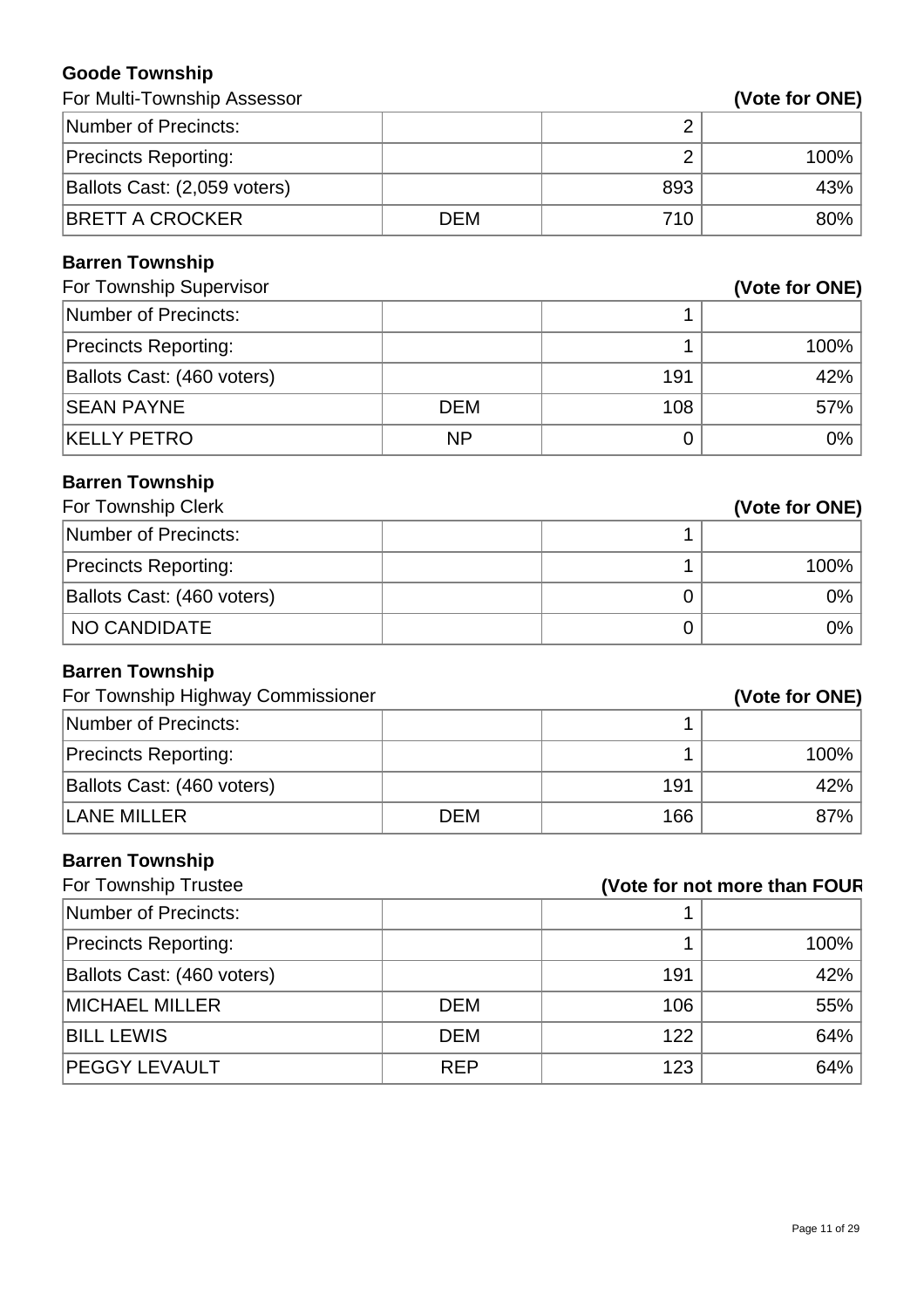### **Barren Township**

| For Multi-Township Assessor                                |            |                              | (Vote for ONE) |
|------------------------------------------------------------|------------|------------------------------|----------------|
| <b>Number of Precincts:</b>                                |            | 1                            |                |
| <b>Precincts Reporting:</b>                                |            | 1                            | 100%           |
| Ballots Cast: (460 voters)                                 |            | 191                          | 42%            |
| <b>BRETT A CROCKER</b>                                     | <b>DEM</b> | 141                          | 74%            |
| <b>Ewing Township</b><br>For Township Supervisor           |            |                              | (Vote for ONE) |
| <b>Number of Precincts:</b>                                |            | $\overline{2}$               |                |
| <b>Precincts Reporting:</b>                                |            | $\overline{2}$               | 100%           |
| Ballots Cast: (970 voters)                                 |            | 199                          | 21%            |
| <b>DANNY BRITTON</b>                                       | <b>REP</b> | 176                          | 88%            |
| <b>Ewing Township</b><br>For Township Clerk                |            |                              | (Vote for ONE) |
| <b>Number of Precincts:</b>                                |            | $\overline{2}$               |                |
| <b>Precincts Reporting:</b>                                |            | $\overline{2}$               | 100%           |
| Ballots Cast: (970 voters)                                 |            | 199                          | 21%            |
| <b>BRENDA GARVIN</b>                                       | <b>REP</b> | 133                          | 67%            |
| <b>DANA RONE</b>                                           | <b>DEM</b> | 57                           | 29%            |
| <b>Ewing Township</b><br>For Township Highway Commissioner |            |                              | (Vote for ONE) |
| <b>Number of Precincts:</b>                                |            | $\overline{2}$               |                |
| <b>Precincts Reporting:</b>                                |            | $\overline{2}$               | 100%           |
| Ballots Cast: (970 voters)                                 |            | 199                          | 21%            |
| PHILLIP RONE                                               | <b>DEM</b> | 136                          | 68%            |
| <b>Ewing Township</b><br>For Township Trustee              |            | (Vote for not more than FOUR |                |
| <b>Number of Precincts:</b>                                |            | 2                            |                |
| <b>Precincts Reporting:</b>                                |            | $\overline{2}$               | 100%           |
| Ballots Cast: (970 voters)                                 |            | 199                          | 21%            |
| <b>JEFF JONES</b>                                          | <b>REP</b> | 126                          | 63%            |
| <b>DARRELL SMITH</b>                                       | <b>REP</b> | 120                          | 60%            |
| <b>SCOTT BRITTON</b>                                       | <b>REP</b> | 124                          | 62%            |
| <b>MARK SMITH</b>                                          | <b>REP</b> | 97                           | 49%            |
| <b>TERALD KNIFFEN</b>                                      | <b>DEM</b> | 63                           | 32%            |
| JIM HOOD                                                   | <b>DEM</b> | 63                           | 32%            |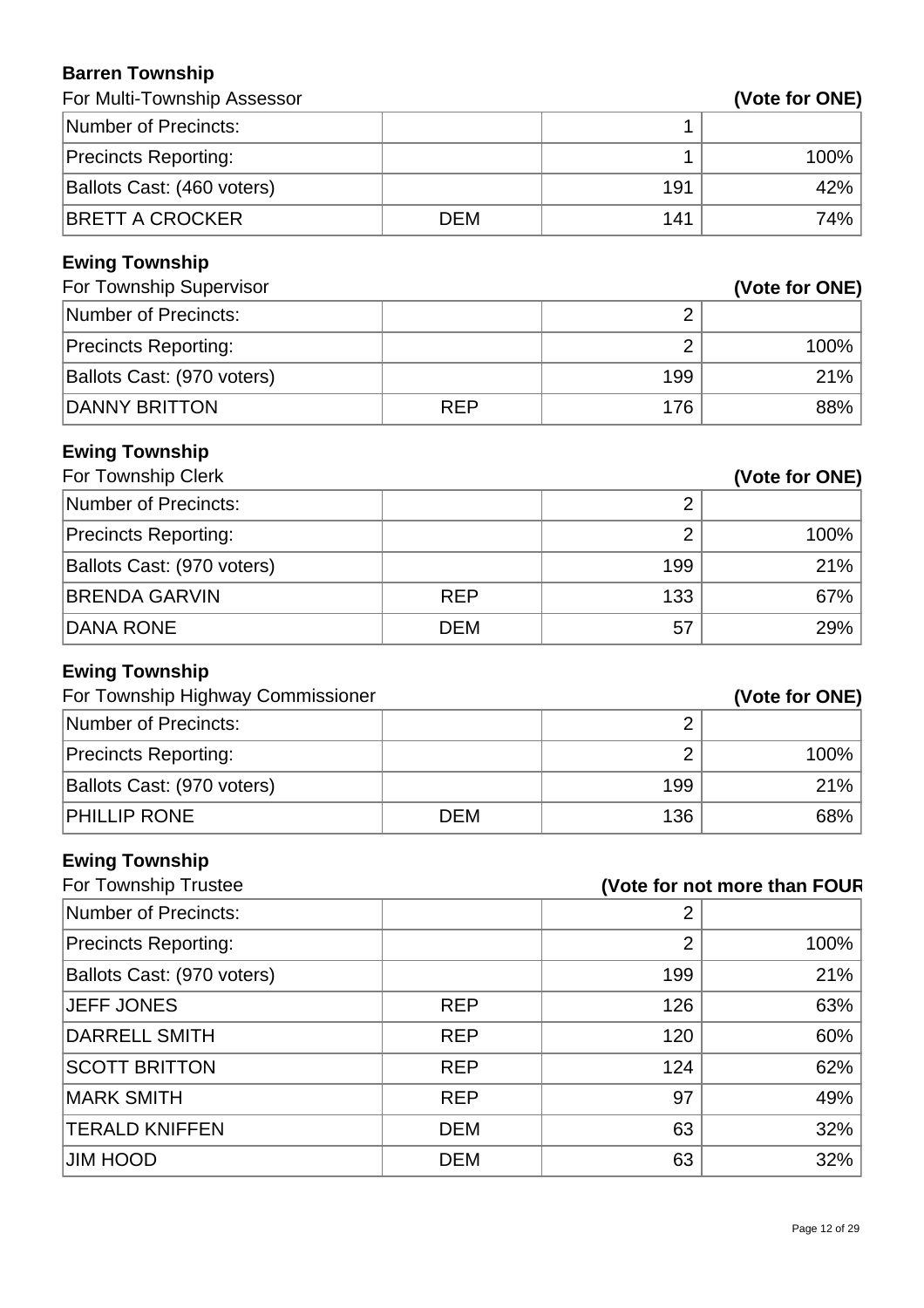### **Ewing Township**

| Ewing Township                                                |            |                |                              |
|---------------------------------------------------------------|------------|----------------|------------------------------|
| For Multi-Township Assessor                                   |            |                | (Vote for ONE)               |
| <b>Number of Precincts:</b>                                   |            | $\overline{2}$ |                              |
| <b>Precincts Reporting:</b>                                   |            | $\overline{2}$ | 100%                         |
| Ballots Cast: (970 voters)                                    |            | $\overline{0}$ | 0%                           |
| <b>NO CANDIDATE</b>                                           |            | 0              | 0%                           |
| <b>Northern Township</b>                                      |            |                |                              |
| For Township Supervisor                                       |            |                | (Vote for ONE)               |
| <b>Number of Precincts:</b>                                   |            | 1              |                              |
| <b>Precincts Reporting:</b>                                   |            | 1              | 100%                         |
| Ballots Cast: (297 voters)                                    |            | 90             | 30%                          |
| <b>ALAN PRICE</b>                                             | <b>DEM</b> | 67             | 74%                          |
| <b>Northern Township</b><br>For Township Clerk                |            |                | (Vote for ONE)               |
| <b>Number of Precincts:</b>                                   |            | 1              |                              |
| <b>Precincts Reporting:</b>                                   |            | 1              | 100%                         |
| Ballots Cast: (297 voters)                                    |            | 90             | 30%                          |
| <b>LISA PRICE</b>                                             | <b>DEM</b> | 66             | 73%                          |
| <b>Northern Township</b><br>For Township Highway Commissioner |            |                | (Vote for ONE)               |
| <b>Number of Precincts:</b>                                   |            | 1              |                              |
| <b>Precincts Reporting:</b>                                   |            | 1              | 100%                         |
| Ballots Cast: (297 voters)                                    |            | 90             | 30%                          |
| <b>ROGER WEBB</b>                                             | <b>REP</b> | 58             | 64%                          |
| <b>Northern Township</b><br>For Township Trustee              |            |                | (Vote for not more than FOUR |
| <b>Number of Precincts:</b>                                   |            | 1              |                              |
| <b>Precincts Reporting:</b>                                   |            |                | 100%                         |

| <b>Precincts Reporting:</b> |            |    | 100% |
|-----------------------------|------------|----|------|
| Ballots Cast: (297 voters)  |            | 90 | 30%  |
| DAVID E GOSS                | <b>DEM</b> | 67 | 74%  |
| <b>WILLIAM L WEBB SR</b>    | <b>REP</b> | 45 | 50%  |
| <b>DAVID CLARK</b>          | <b>REP</b> | 68 | 76%  |
| <b>RONNIE SINK</b>          | <b>REP</b> | 76 | 84%  |
| <b>DANIEL FAIRCHILD</b>     | <b>REP</b> | 33 | 37%  |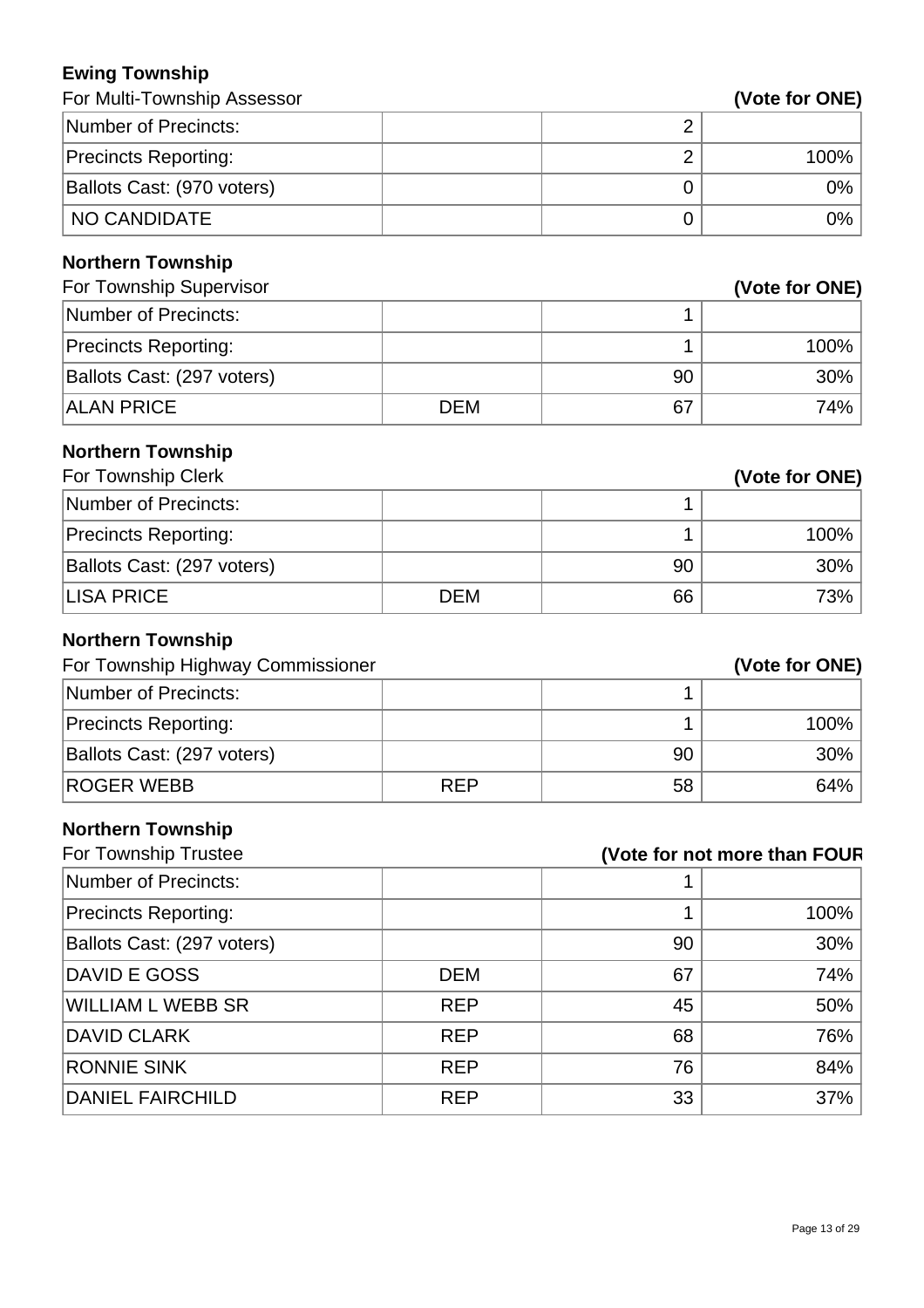#### **Northern Township**

| For Multi-Township Assessor       |            |                | (Vote for ONE) |
|-----------------------------------|------------|----------------|----------------|
| <b>Number of Precincts:</b>       |            | 1              |                |
| <b>Precincts Reporting:</b>       |            | 1              | 100%           |
| Ballots Cast: (297 voters)        |            | $\mathbf 0$    | 0%             |
| <b>NO CANDIDATE</b>               |            | $\overline{0}$ | 0%             |
| <b>Tyrone Township</b>            |            |                |                |
| For Township Supervisor           |            |                | (Vote for ONE) |
| <b>Number of Precincts:</b>       |            | 5              |                |
| <b>Precincts Reporting:</b>       |            | 5              | 100%           |
| Ballots Cast: (3,695 voters)      |            | 950            | 26%            |
| <b>SCOTT BURKITT</b>              | <b>REP</b> | 795            | 84%            |
| <b>Tyrone Township</b>            |            |                |                |
| For Township Clerk                |            |                | (Vote for ONE) |
| <b>Number of Precincts:</b>       |            | 5              |                |
| <b>Precincts Reporting:</b>       |            | 5              | 100%           |
| Ballots Cast: (3,695 voters)      |            | 950            | 26%            |
| <b>SHARI ARONDELLI</b>            | <b>DEM</b> | 708            | 75%            |
| <b>Tyrone Township</b>            |            |                |                |
| For Township Assessor             |            |                | (Vote for ONE) |
| <b>Number of Precincts:</b>       |            | 5              |                |
| <b>Precincts Reporting:</b>       |            | 5              | 100%           |
| Ballots Cast: (3,695 voters)      |            | 950            | 26%            |
| <b>MARVIN BOSWELL</b>             | <b>DEM</b> | 657            | 69%            |
| <b>Tyrone Township</b>            |            |                |                |
| For Township Highway Commissioner |            |                | (Vote for ONE) |
| <b>Number of Precincts:</b>       |            | 5              |                |
| <b>Precincts Reporting:</b>       |            | 5              | 100%           |
| Ballots Cast: (3,695 voters)      |            | 950            | 26%            |
| <b>CHRIS MONDONI</b>              | <b>DEM</b> | 694            | 73%            |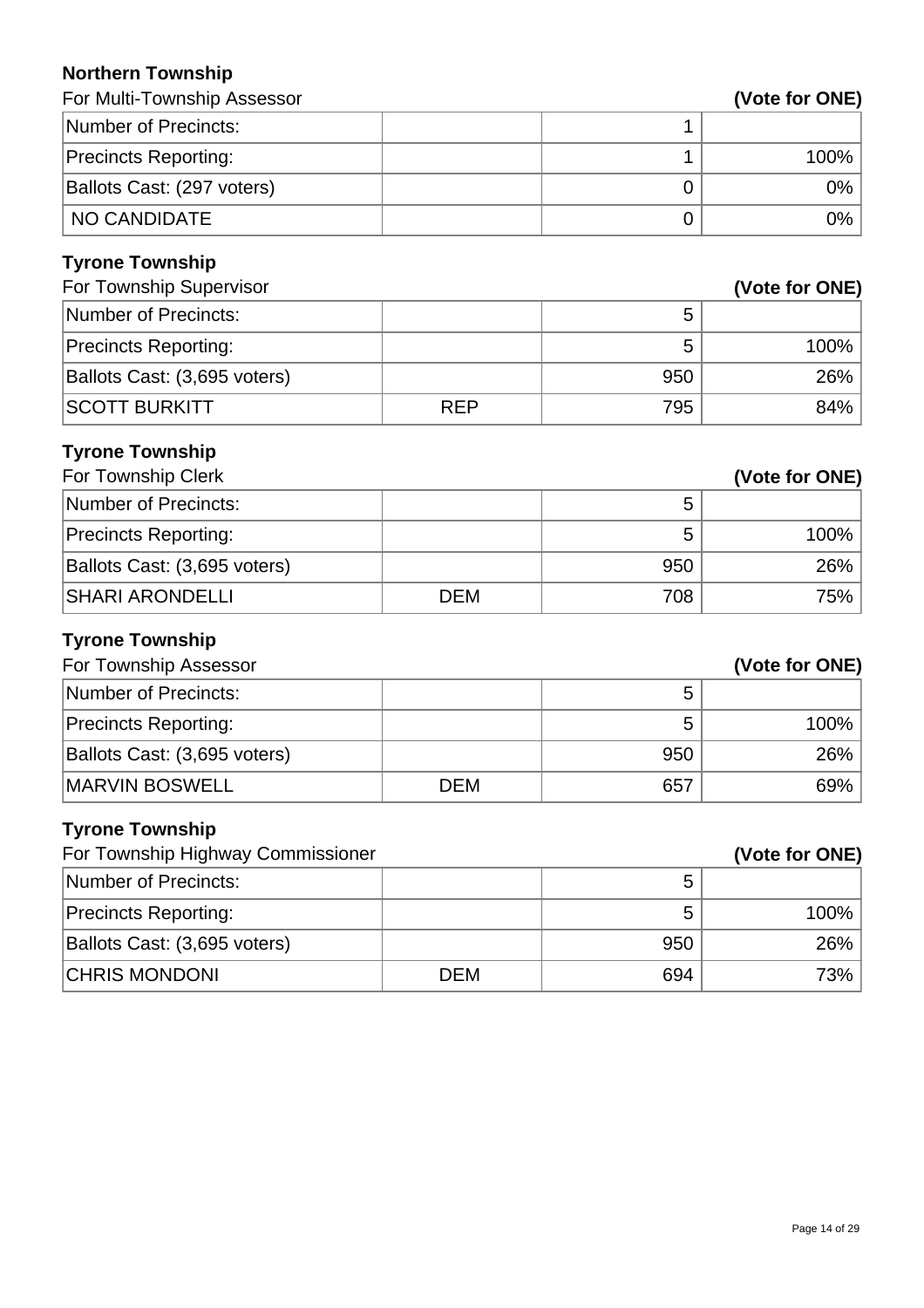### **Tyrone Township**

# For Township Trustee **(Vote for not more than FOUR)**

| Number of Precincts:         |            | 5   |        |
|------------------------------|------------|-----|--------|
| <b>Precincts Reporting:</b>  |            | 5   | 100%   |
| Ballots Cast: (3,695 voters) |            | 950 | 26%    |
| <b>STEPHEN GILBERT</b>       | <b>DEM</b> | 647 | 68%    |
| <b>VICTOR D KRETZ</b>        | <b>DEM</b> | 537 | $57\%$ |
| <b>JOHN NIANA</b>            | <b>DEM</b> | 491 | $52\%$ |
| <b>GEOFFREY JEFF TROUTT</b>  | <b>DEM</b> | 481 | 51%    |

## **Browning Township**

| For Township Supervisor      |            |     | (Vote for ONE) |
|------------------------------|------------|-----|----------------|
| Number of Precincts:         |            | 3   |                |
| <b>Precincts Reporting:</b>  |            | 3   | 100%           |
| Ballots Cast: (1,910 voters) |            | 633 | 33%            |
| <b>RODNEY PETE ELKO</b>      | <b>DEM</b> | 311 | 49%            |
| <b>JAMES JIM NOEL JR</b>     | <b>REP</b> | 288 | 45%            |

## **Browning Township**

| For Township Clerk           |            |     | (Vote for ONE) |
|------------------------------|------------|-----|----------------|
| Number of Precincts:         |            |     |                |
| Precincts Reporting:         |            |     | 100%           |
| Ballots Cast: (1,910 voters) |            | 633 | 33%            |
| <b>ITERI CONAWAY</b>         | <b>DEM</b> | 419 | 66%            |

## **Browning Township**

| For Township Assessor        |            |     | (Vote for ONE) |
|------------------------------|------------|-----|----------------|
| Number of Precincts:         |            |     |                |
| <b>Precincts Reporting:</b>  |            |     | 100%           |
| Ballots Cast: (1,910 voters) |            | 633 | 33%            |
| <b>KERRIE SMITH</b>          | <b>DEM</b> | 412 | 65%            |

## **Browning Township**

| For Township Highway Commissioner |            | (Vote for ONE) |      |
|-----------------------------------|------------|----------------|------|
| Number of Precincts:              |            | 3              |      |
| <b>Precincts Reporting:</b>       |            | 3              | 100% |
| Ballots Cast: (1,910 voters)      |            | 633            | 33%  |
| <b>STEVEN OVERTURF</b>            | <b>DEM</b> | 372            | 59%  |
| <b>MONY R KASH</b>                | <b>IND</b> | 129            | 20%  |
| <b>TOM SANDERS</b>                | <b>IND</b> | 99             | 16%  |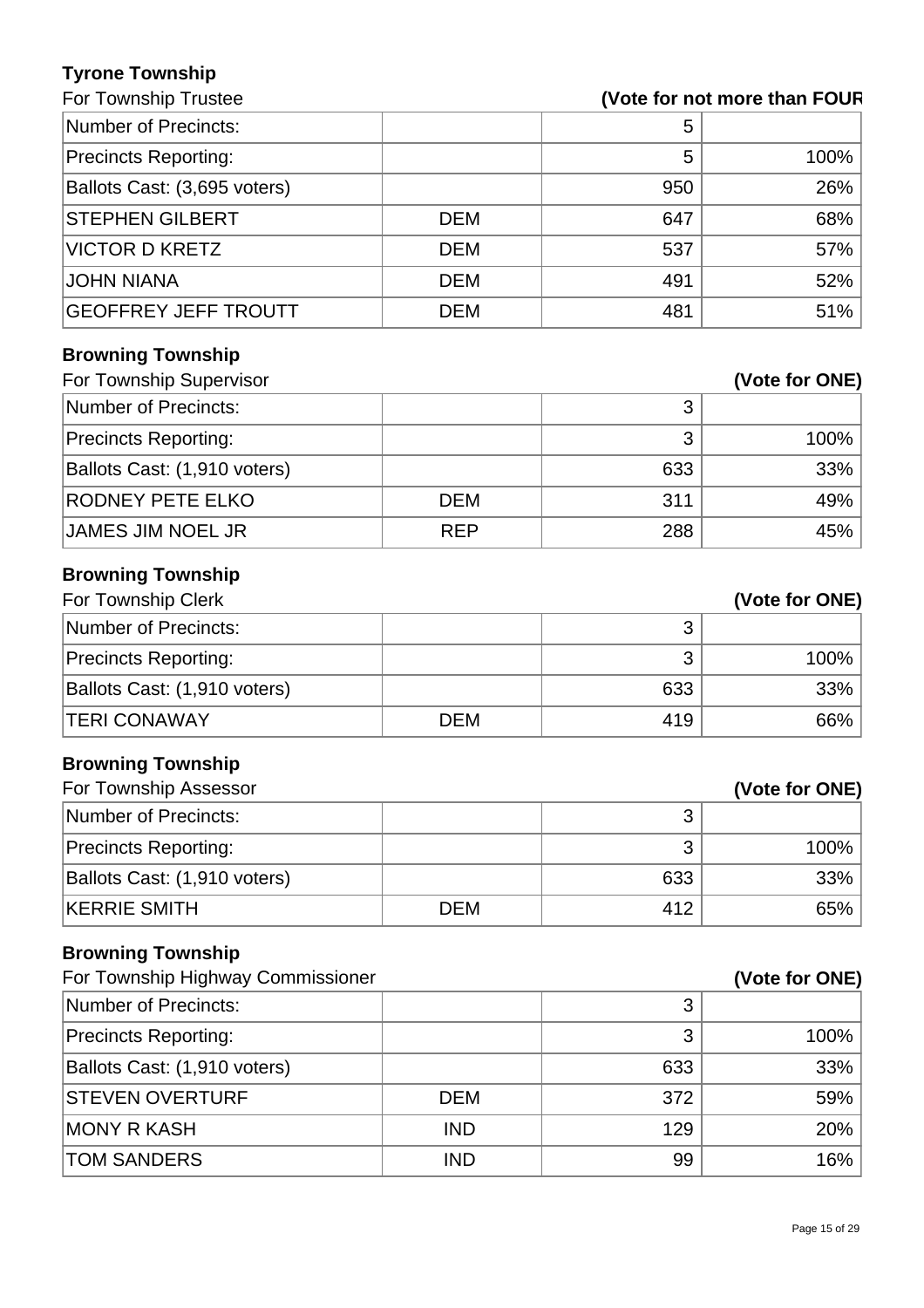## **Browning Township**

## For Township Trustee **and Trustee and Trustee and Trustee and Trustee and Trustee and Trustee and Trustee and Trustee and Trustee and Trustee and Trustee and Trustee and Trustee and Trustee and Trustee and Trustee and Trus**

| Number of Precincts:         |            | 3   |      |
|------------------------------|------------|-----|------|
| Precincts Reporting:         |            | 3   | 100% |
| Ballots Cast: (1,910 voters) |            | 633 | 33%  |
| <b>RICHARD LAMBERT</b>       | <b>DEM</b> | 206 | 33%  |
| <b>MIKE MCCOLLUM</b>         | <b>DEM</b> | 223 | 35%  |
| <b>DONNA SEVENSKI</b>        | <b>DEM</b> | 282 | 45%  |
| <b>DORIS BARTOLOTTI</b>      | <b>DEM</b> | 237 | 37%  |
| <b>DENNIS FOLLOWELL</b>      | <b>REP</b> | 249 | 39%  |
| <b>CHARLES CHUCK HORTON</b>  | <b>REP</b> | 237 | 37%  |
| <b>RUSS CARPENTER</b>        | <b>REP</b> | 217 | 34%  |
| <b>GARY VANHOOREBEKE</b>     | <b>REP</b> | 244 | 39%  |
|                              |            |     |      |

## **Benton Township**

| For Township Supervisor      |            |     | (Vote for ONE) |
|------------------------------|------------|-----|----------------|
| Number of Precincts:         |            |     |                |
| <b>Precincts Reporting:</b>  |            |     | 100%           |
| Ballots Cast: (6,770 voters) |            | 862 | 13%            |
| <b>ROBERT W BLONDI</b>       | <b>DEM</b> | 489 | 57%            |
| <b>BRYAN DREW</b>            | <b>REP</b> | 357 | $41\%$         |

# **Benton Township**

| For Township Clerk           |            |     | (Vote for ONE) |
|------------------------------|------------|-----|----------------|
| Number of Precincts:         |            |     |                |
| <b>Precincts Reporting:</b>  |            |     | 100%           |
| Ballots Cast: (6,770 voters) |            | 862 | 13%            |
| <b>JONATHAN D NEACE</b>      | DEM        | 285 | 33%            |
| LARRY TOMS                   | <b>REP</b> | 524 | 61%            |

# **Benton Township**

| For Township Assessor        |            |     | (Vote for ONE) |
|------------------------------|------------|-----|----------------|
| Number of Precincts:         |            |     |                |
| <b>Precincts Reporting:</b>  |            |     | 100%           |
| Ballots Cast: (6,770 voters) |            | 862 | $13\%$         |
| <b>GERALD OWENS</b>          | <b>DEM</b> | 580 | 67% '          |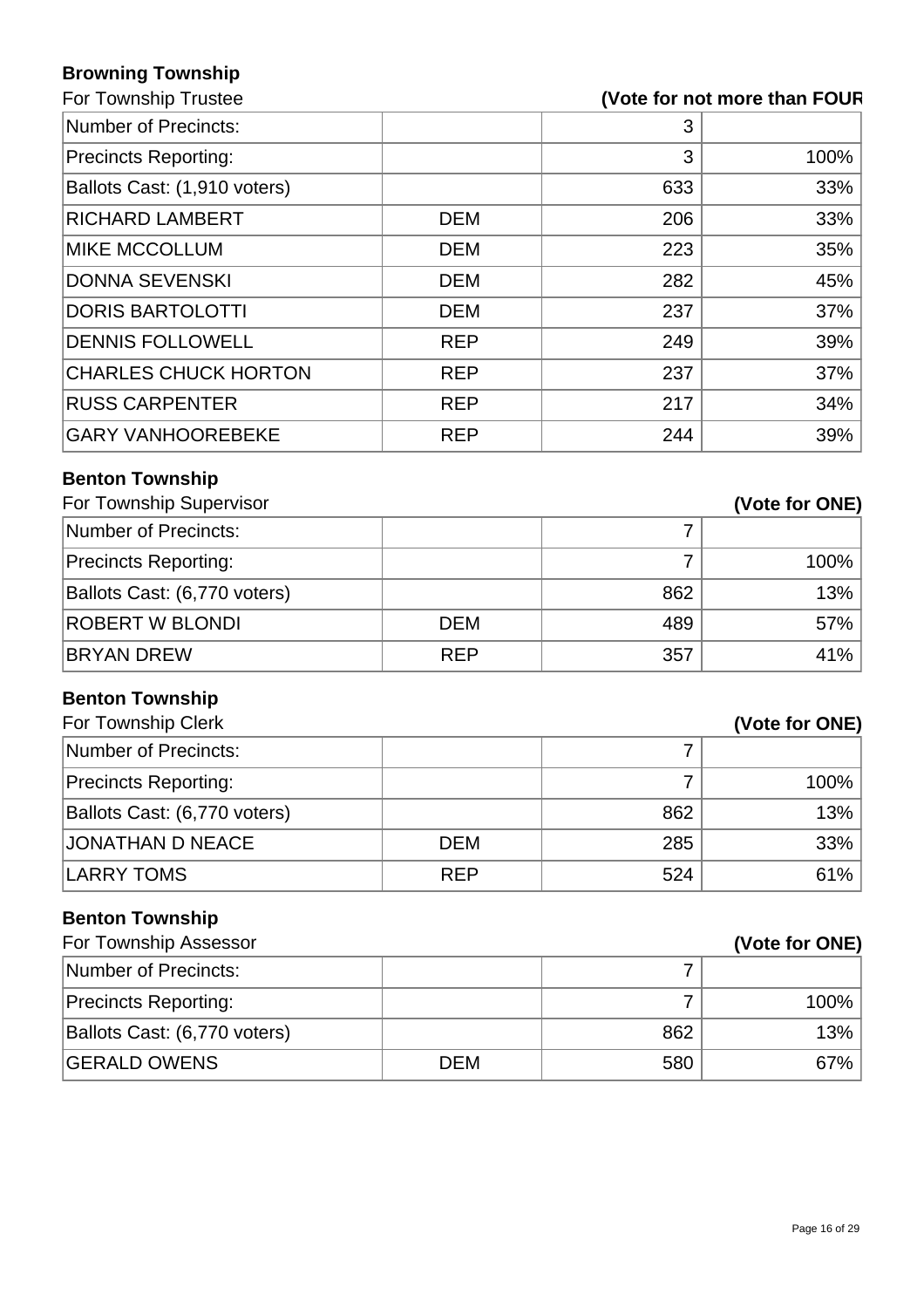### **Benton Township**

For Township Highway Commissioner **(Vote for ONE)** 

| Number of Precincts:         |     |     |      |
|------------------------------|-----|-----|------|
| <b>Precincts Reporting:</b>  |     |     | 100% |
| Ballots Cast: (6,770 voters) |     | 862 | 13%  |
| <b>IMARK SNOW</b>            | DEM | 605 | 70%  |

## **Benton Township**

| For Township Trustee |     | (Vote for not more than FOUR |
|----------------------|-----|------------------------------|
|                      |     |                              |
|                      | 7   | 100%                         |
|                      | 862 | 13%                          |
| <b>DEM</b>           | 224 | 26%                          |
| <b>DEM</b>           | 394 | 46%                          |
| <b>DEM</b>           | 222 | 26%                          |
| <b>DEM</b>           | 293 | 34%                          |
| <b>REP</b>           | 385 | 45%                          |
| <b>REP</b>           | 416 | 48%                          |
| <b>REP</b>           | 416 | 48%                          |
| <b>REP</b>           | 346 | 40%                          |
| <b>IND</b>           | 245 | 28%                          |
|                      |     |                              |

## **Benton Township**

| For Community Building board Of Managers |           |     | (Vote for not more than THREE |
|------------------------------------------|-----------|-----|-------------------------------|
| Number of Precincts:                     |           |     |                               |
| <b>Precincts Reporting:</b>              |           |     | 100%                          |
| Ballots Cast: (6,770 voters)             |           | 862 | 13%                           |
| <b>ALBERT L SMITH</b>                    | <b>NP</b> | 449 | 52%                           |
| <b>MARTY SHADOWEN</b>                    | <b>NP</b> | 495 | 57%                           |
| <b>JOYCE ATCHISON</b>                    | <b>NP</b> | 419 | 49%                           |

# **Eastern Township**

| For Township Supervisor     |            |     | (Vote for ONE) |  |
|-----------------------------|------------|-----|----------------|--|
| Number of Precincts:        |            |     |                |  |
| <b>Precincts Reporting:</b> |            |     | 100%           |  |
| Ballots Cast: (462 voters)  |            | 161 | 35%            |  |
| <b>BRAD PAYNE</b>           | <b>REP</b> | 109 | 68%            |  |
| <b>DEREK JOHNSON</b>        | <b>IND</b> | 47  | 29%            |  |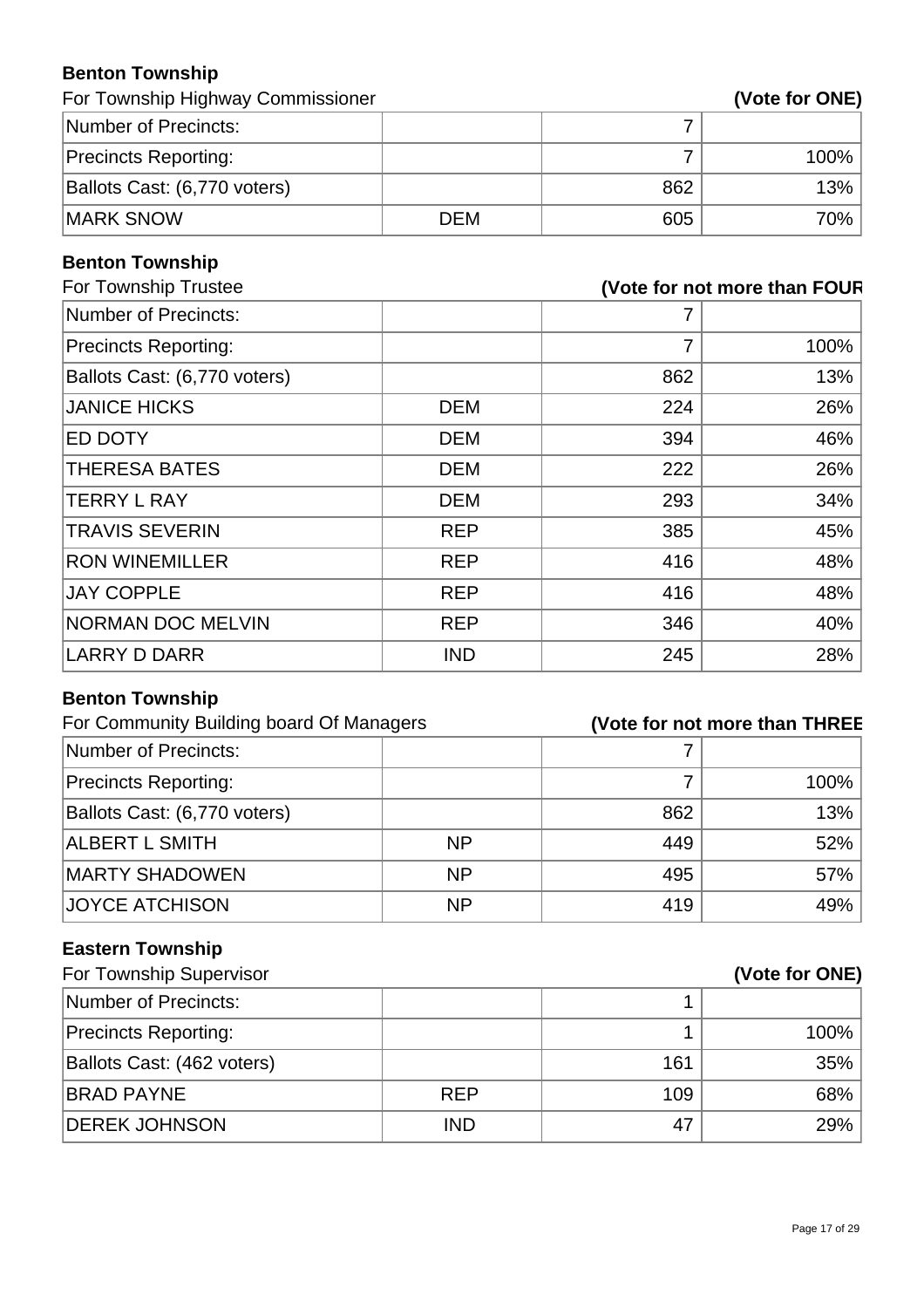#### **Eastern Township For Township Clerk**

| Number of Precincts:        |            |     |        |
|-----------------------------|------------|-----|--------|
| <b>Precincts Reporting:</b> |            |     | 100%   |
| Ballots Cast: (462 voters)  |            | 161 | 35%    |
| <b>CARL OVERTURF</b>        | <b>REP</b> | 88  | 55%    |
| <b>DEBBIE JONES</b>         | <b>IND</b> | 65  | $40\%$ |

# **Eastern Township**

| For Township Highway Commissioner |            | (Vote for ONE) |         |
|-----------------------------------|------------|----------------|---------|
| Number of Precincts:              |            |                |         |
| <b>Precincts Reporting:</b>       |            |                | $100\%$ |
| Ballots Cast: (462 voters)        |            | 161            | $35\%$  |
| <b>DENNIS CLARK</b>               | <b>REP</b> | 102            | 63%     |
| <b>WILLIAM CODY WILLIFORD</b>     | <b>IND</b> | 58             | $36\%$  |

# **Eastern Township**

| For Township Trustee        | (Vote for not more than FOUR |     |      |
|-----------------------------|------------------------------|-----|------|
| Number of Precincts:        |                              |     |      |
| <b>Precincts Reporting:</b> |                              |     | 100% |
| Ballots Cast: (462 voters)  |                              | 161 | 35%  |
| <b>FRANK W DAVIS</b>        | <b>REP</b>                   | 80  | 50%  |
| <b>SUSAN M DAVIS</b>        | <b>REP</b>                   | 80  | 50%  |
| <b>MARSHAL CLARK</b>        | <b>REP</b>                   | 106 | 66%  |
| <b>JERRY MILLER</b>         | <b>REP</b>                   | 102 | 63%  |

# **Eastern Township**

| For Multi-Township Assessor | (Vote for ONE) |  |
|-----------------------------|----------------|--|
| Number of Precincts:        |                |  |
| <b>Precincts Reporting:</b> | 100%           |  |
| Ballots Cast: (462 voters)  | 0%             |  |
| NO CANDIDATE                | 0%             |  |

## **Six Mile Township**

| For Township Supervisor      |            |     | (Vote for ONE) |  |
|------------------------------|------------|-----|----------------|--|
| Number of Precincts:         |            | າ   |                |  |
| <b>Precincts Reporting:</b>  |            | ว   | 100%           |  |
| Ballots Cast: (2,721 voters) |            | 194 | 7%             |  |
| <b>ITED DOLLINS</b>          | <b>REP</b> | 155 | 80%            |  |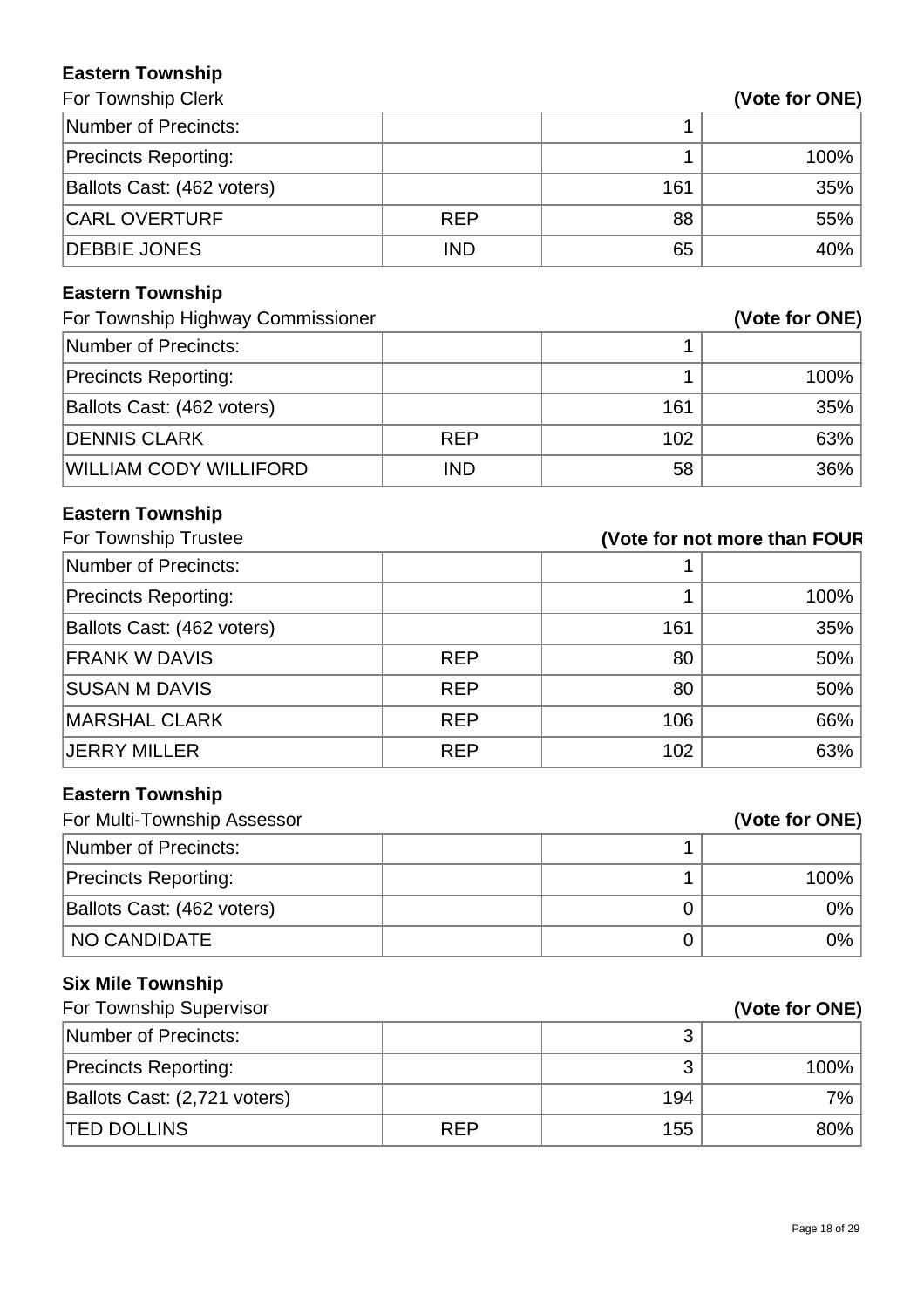#### **Six Mile Township**

| For Township Clerk                       |            |                               | (Vote for ONE) |
|------------------------------------------|------------|-------------------------------|----------------|
| <b>Number of Precincts:</b>              |            | 3                             |                |
| <b>Precincts Reporting:</b>              |            | 3                             | 100%           |
| Ballots Cast: (2,721 voters)             |            | 194                           | 7%             |
| <b>LISA YOUNG</b>                        | <b>DEM</b> | 144                           | 74%            |
| <b>Six Mile Township</b>                 |            |                               |                |
| For Township Assessor                    |            |                               | (Vote for ONE) |
| <b>Number of Precincts:</b>              |            | 3                             |                |
| <b>Precincts Reporting:</b>              |            | 3                             | 100%           |
| Ballots Cast: (2,721 voters)             |            | $\mathbf 0$                   | 0%             |
| <b>NO CANDIDATE</b>                      |            | $\mathbf 0$                   | 0%             |
| <b>Six Mile Township</b>                 |            |                               |                |
| For Township Highway Commissioner        |            |                               | (Vote for ONE) |
| <b>Number of Precincts:</b>              |            | 3                             |                |
| <b>Precincts Reporting:</b>              |            | 3                             | 100%           |
| Ballots Cast: (2,721 voters)             |            | 194                           | 7%             |
| <b>FRANK MINOR</b>                       | <b>REP</b> | 147                           | 76%            |
| <b>Six Mile Township</b>                 |            |                               |                |
| For Community Building Board Of Managers |            | (Vote for not more than THREE |                |
| <b>Number of Precincts:</b>              |            | 3                             |                |
| <b>Precincts Reporting:</b>              |            | 3                             | 100%           |
| Ballots Cast: (2,721 voters)             |            | $\overline{0}$                | 0%             |
| <b>NO CANDIDATE</b>                      |            | $\mathbf 0$                   | 0%             |
| <b>Six Mile Township</b>                 |            |                               |                |

| For Township Trustee         | (Vote for not more than FOUR |     |      |
|------------------------------|------------------------------|-----|------|
| Number of Precincts:         |                              | 3   |      |
| <b>Precincts Reporting:</b>  |                              | 3   | 100% |
| Ballots Cast: (2,721 voters) |                              | 194 | 7%   |
| <b>DALE RHODES</b>           | <b>REP</b>                   | 128 | 66%  |
| <b>RON KNOX</b>              | <b>REP</b>                   | 129 | 66%  |
| <b>PATRICK POWERS</b>        | <b>REP</b>                   | 120 | 62%  |
| <b>CHARLES W MILLER</b>      | <b>REP</b>                   | 123 | 63%  |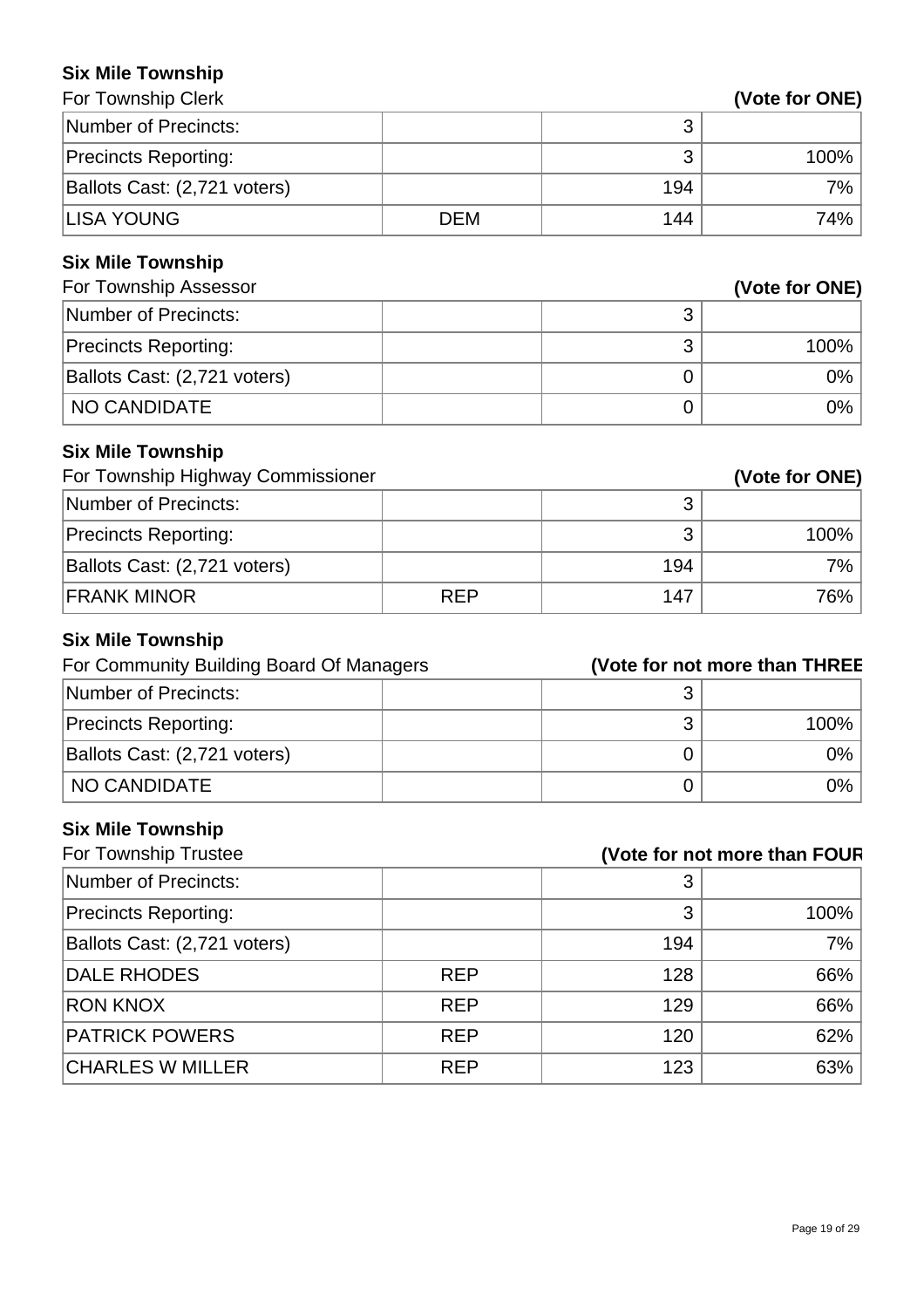### **Denning Township**

| ранный тампэній<br>For Township Supervisor      |            |     | (Vote for ONE)               |
|-------------------------------------------------|------------|-----|------------------------------|
| <b>Number of Precincts:</b>                     |            | 5   |                              |
|                                                 |            | 5   | 100%                         |
| <b>Precincts Reporting:</b>                     |            |     |                              |
| Ballots Cast: (3,879 voters)                    |            | 388 | 10%                          |
| <b>JEFF DARNELL</b>                             | <b>REP</b> | 314 | 81%                          |
| <b>Denning Township</b>                         |            |     |                              |
| For Township Clerk                              |            |     | (Vote for ONE)               |
| <b>Number of Precincts:</b>                     |            | 5   |                              |
| <b>Precincts Reporting:</b>                     |            | 5   | 100%                         |
| Ballots Cast: (3,879 voters)                    |            | 388 | 10%                          |
| <b>ANDY WOODS</b>                               | <b>REP</b> | 285 | 73%                          |
| <b>Denning Township</b>                         |            |     |                              |
| For Township Assessor                           |            |     | (Vote for ONE)               |
| <b>Number of Precincts:</b>                     |            | 5   |                              |
| <b>Precincts Reporting:</b>                     |            | 5   | 100%                         |
| Ballots Cast: (3,879 voters)                    |            | 388 | 10%                          |
| <b>KAY SNIDER</b>                               | <b>DEM</b> | 223 | 57%                          |
| <b>Denning Township</b>                         |            |     |                              |
| For Township Highway Commissioner               |            |     | (Vote for ONE)               |
| <b>Number of Precincts:</b>                     |            | 5   |                              |
| <b>Precincts Reporting:</b>                     |            | 5   | 100%                         |
| Ballots Cast: (3,879 voters)                    |            | 388 | 10%                          |
| <b>DAVID WILLMORE</b>                           | <b>REP</b> | 319 | 82%                          |
|                                                 |            |     |                              |
| <b>Denning Township</b><br>For Township Trustee |            |     | (Vote for not more than FOUR |
| Number of Precincts:                            |            | 5   |                              |
|                                                 |            | 5   | 100%                         |
| <b>Precincts Reporting:</b>                     |            |     |                              |
| Ballots Cast: (3,879 voters)                    |            | 388 | 10%                          |
| <b>MICHAEL NOLEN</b>                            | <b>REP</b> | 216 | 56%                          |

BRANDON ODLE REP 218 36% TERRY JOINER DEM DEM 199 51%

JILL SHELBY DEM 189 49%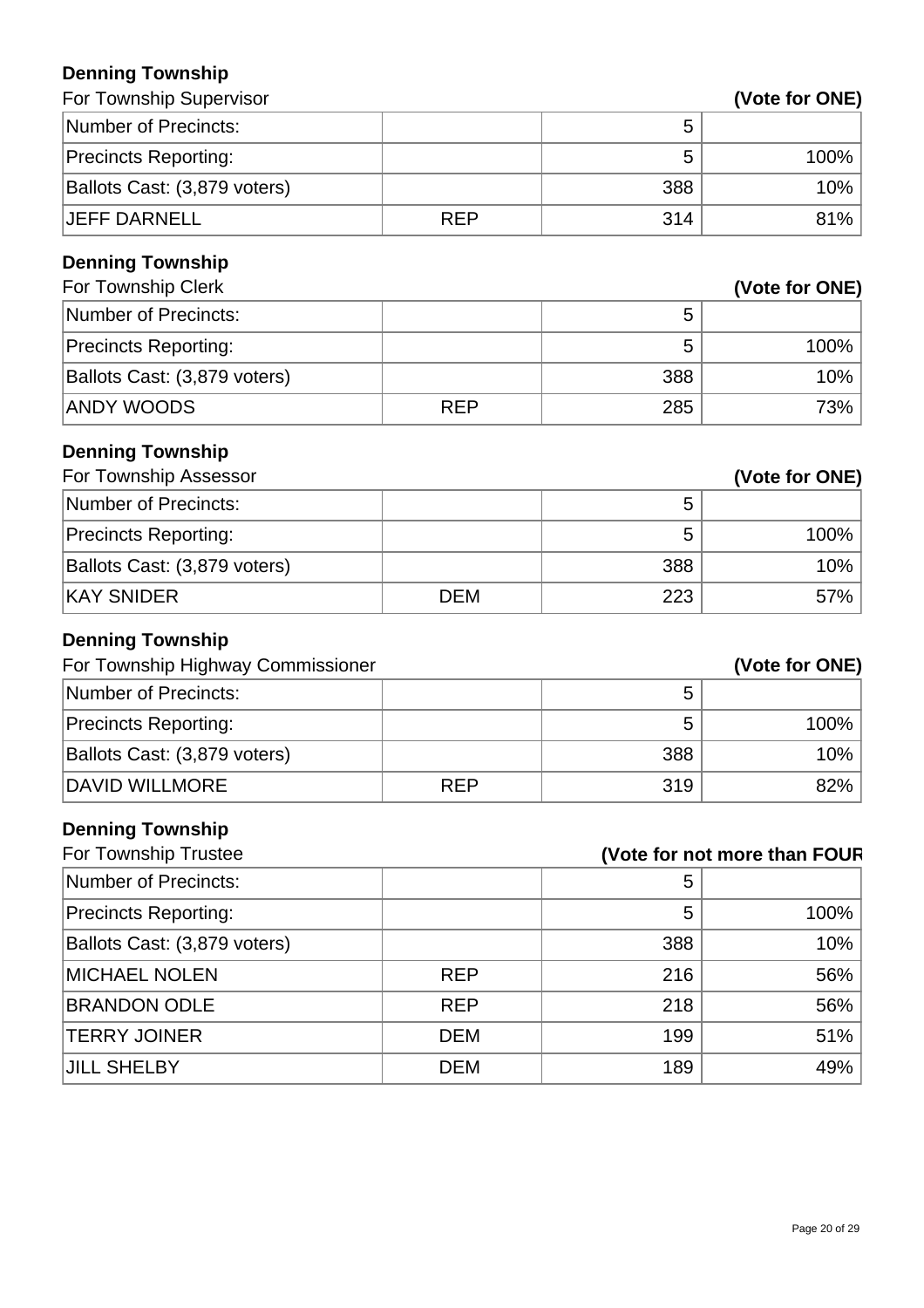### **Frankfort Township**

| I I AIINIVIL I VWIISIIIP          |            |                              |                |
|-----------------------------------|------------|------------------------------|----------------|
| For Township Supervisor           |            |                              | (Vote for ONE) |
| <b>Number of Precincts:</b>       |            | 4                            |                |
| <b>Precincts Reporting:</b>       |            | 4                            | 100%           |
| Ballots Cast: (4,847 voters)      |            | 603                          | 12%            |
| <b>JOHN GARDNER JR</b>            | <b>DEM</b> | 418                          | 69%            |
| <b>Frankfort Township</b>         |            |                              |                |
| For Township Clerk                |            |                              | (Vote for ONE) |
| <b>Number of Precincts:</b>       |            | 4                            |                |
| <b>Precincts Reporting:</b>       |            | 4                            | 100%           |
| Ballots Cast: (4,847 voters)      |            | 603                          | 12%            |
| <b>MARIAN S SMITH</b>             | <b>REP</b> | 463                          | 77%            |
| <b>Frankfort Township</b>         |            |                              |                |
| For Township Assessor             |            |                              | (Vote for ONE) |
| <b>Number of Precincts:</b>       |            | 4                            |                |
| <b>Precincts Reporting:</b>       |            | $\overline{4}$               | 100%           |
| Ballots Cast: (4,847 voters)      |            | 603                          | 12%            |
| <b>GREG WOOLARD</b>               | <b>REP</b> | 490                          | 81%            |
| <b>Frankfort Township</b>         |            |                              |                |
| For Township Highway Commissioner |            |                              | (Vote for ONE) |
| <b>Number of Precincts:</b>       |            | 4                            |                |
| <b>Precincts Reporting:</b>       |            | 4                            | 100%           |
| Ballots Cast: (4,847 voters)      |            | 603                          | 12%            |
| <b>JIM R EDWARDS</b>              | <b>REP</b> | 482                          | 80%            |
| <b>Frankfort Township</b>         |            |                              |                |
| For Township Trustee              |            | (Vote for not more than FOUR |                |
| <b>Number of Precincts:</b>       |            | 4                            |                |
| <b>Precincts Reporting:</b>       |            | $\overline{4}$               | 100%           |
| Ballots Cast: (4,847 voters)      |            | 603                          | 12%            |
| <b>TIM GRIGSBY</b>                | <b>REP</b> | 393                          | 65%            |
| <b>JOHN C ODLE</b>                | <b>REP</b> | 363                          | 60%            |

TIM WEAVER **REP** 83%

 $\vert$ DAN L WELLS  $\vert$  REP  $\vert$  377  $\vert$  63%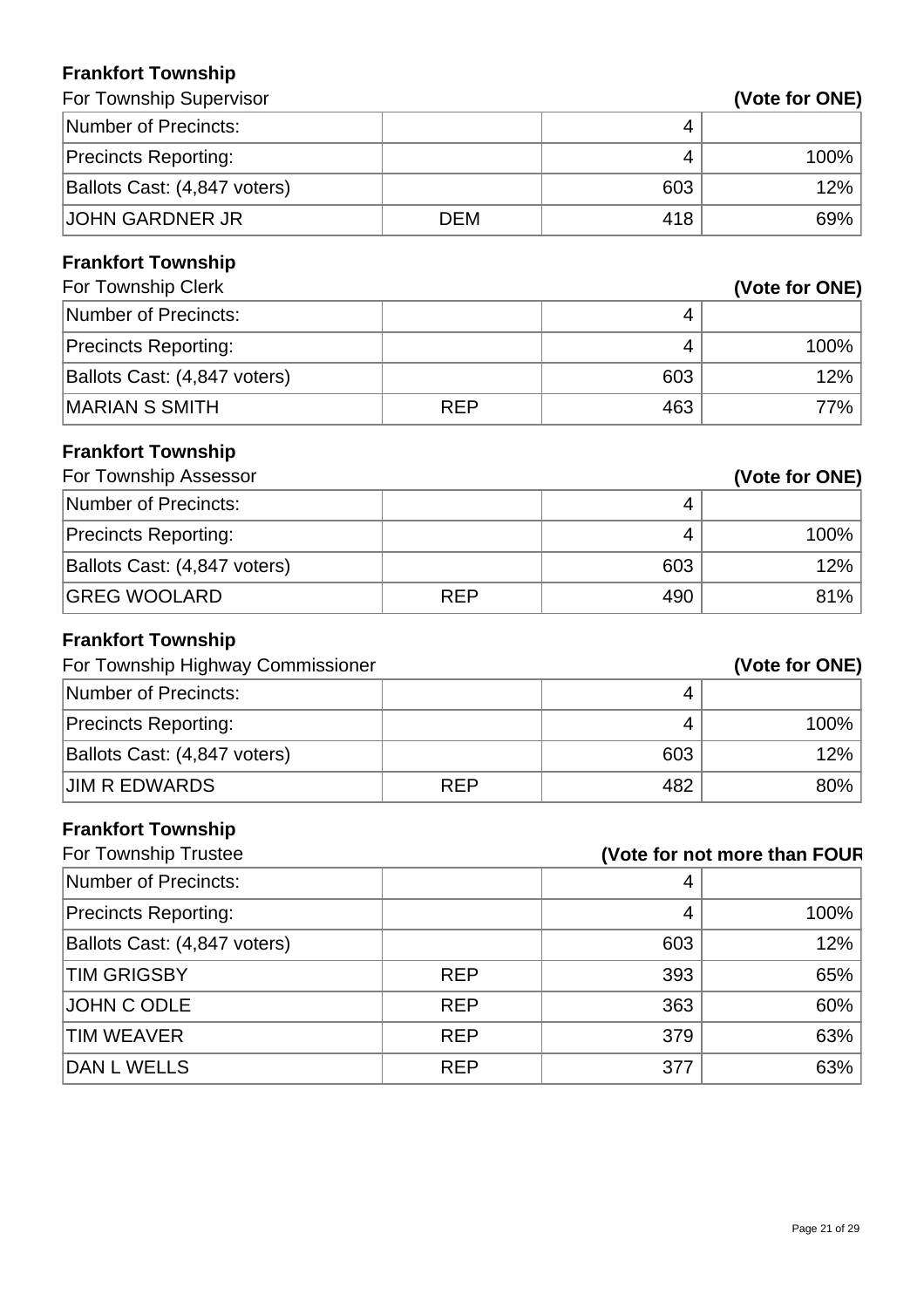### **Cave Township**

| For Township Supervisor           |            |                              | (Vote for ONE) |
|-----------------------------------|------------|------------------------------|----------------|
| <b>Number of Precincts:</b>       |            | 1                            |                |
| <b>Precincts Reporting:</b>       |            | 1                            | 100%           |
| Ballots Cast: (1,345 voters)      |            | 106                          | 8%             |
| <b>DENISE SMITH</b>               | <b>REP</b> | 94                           | 89%            |
| <b>Cave Township</b>              |            |                              |                |
| For Township Clerk                |            |                              | (Vote for ONE) |
| <b>Number of Precincts:</b>       |            | 1                            |                |
| <b>Precincts Reporting:</b>       |            | 1                            | 100%           |
| Ballots Cast: (1,345 voters)      |            | 106                          | 8%             |
| <b>BERTHA HARWELL</b>             | <b>DEM</b> | 75                           | 71%            |
| <b>Cave Township</b>              |            |                              |                |
| For Township Highway Commissioner |            |                              | (Vote for ONE) |
| <b>Number of Precincts:</b>       |            | 1                            |                |
| <b>Precincts Reporting:</b>       |            | 1                            | 100%           |
| Ballots Cast: (1,345 voters)      |            | 106                          | 8%             |
| <b>JAMES A. KERLEY</b>            | <b>REP</b> | 99                           | 93%            |
| <b>Cave Township</b>              |            |                              |                |
| For Township Trustee              |            | (Vote for not more than FOUR |                |
| <b>Number of Precincts:</b>       |            |                              |                |
| <b>Precincts Reporting:</b>       |            | 1                            | 100%           |
| Ballots Cast: (1,345 voters)      |            | 106                          | 8%             |
| <b>JAMES L. EATON</b>             | <b>DEM</b> | 57                           | 54%            |
| <b>GARY HARRIS</b>                | <b>REP</b> | 91                           | 86%            |
| <b>SCOTT MILLER</b>               | <b>REP</b> | 87                           | 82%            |
| <b>CARL D SMOTHERS</b>            | <b>REP</b> | 76                           | 72%            |
| <b>Cave Township</b>              |            |                              |                |
| For Multi-Township Assessor       |            |                              | (Vote for ONE) |
| <b>Number of Precincts:</b>       |            | 1                            |                |
| <b>Precincts Reporting:</b>       |            | 1                            | 100%           |
| Ballots Cast: (1,345 voters)      |            | 0                            | 0%             |
| NO CANDIDATE                      |            | $\mathbf 0$                  | 0%             |
|                                   |            |                              |                |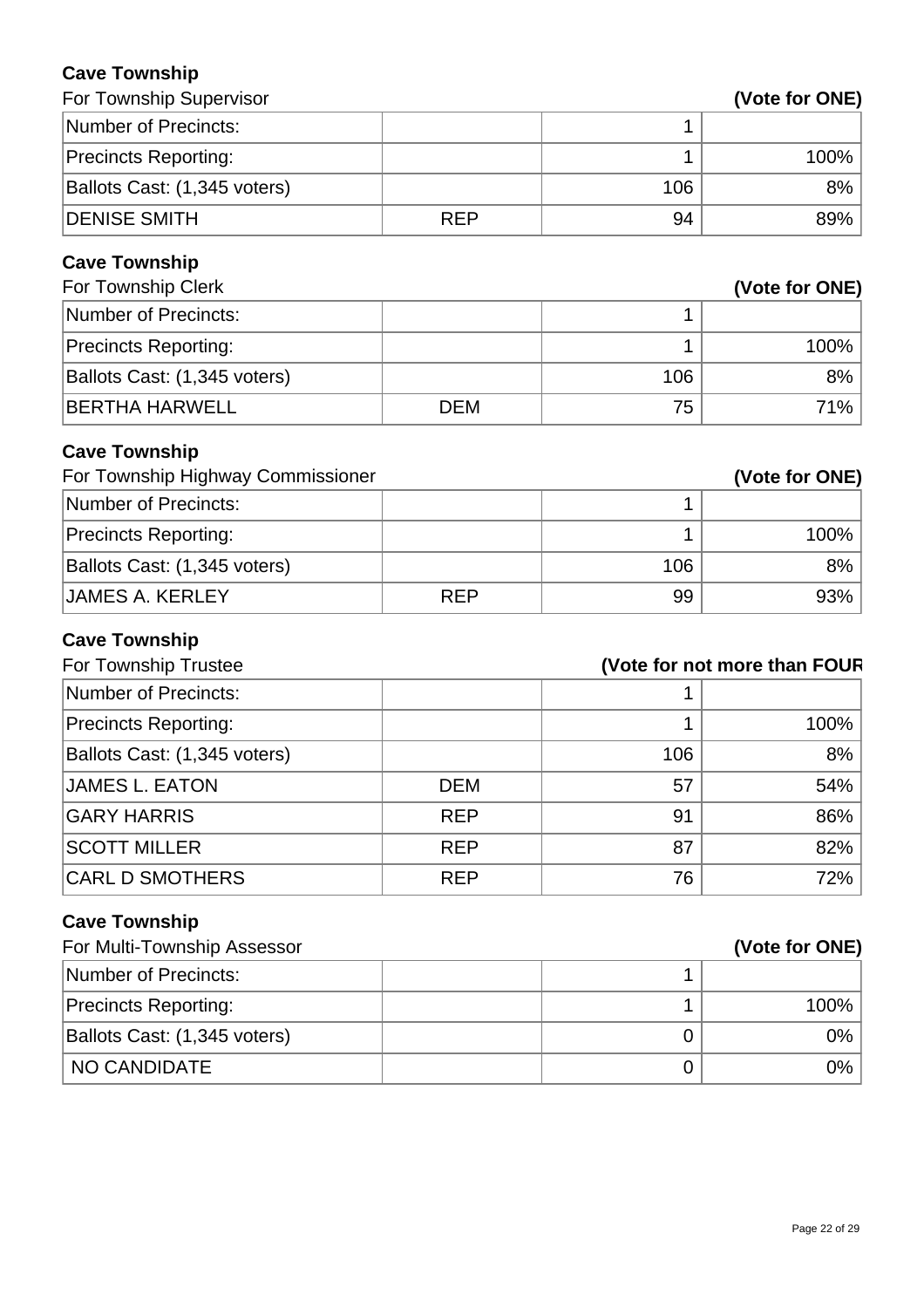#### **Benton Park District**

For Park Commissioner(To Serve A Full 6-Year Term) **(Vote for not more than TWO)**

| Number of Precincts:         |           |       |      |
|------------------------------|-----------|-------|------|
| <b>Precincts Reporting:</b>  |           |       | 100% |
| Ballots Cast: (7,386 voters) |           | 1,074 | 15%  |
| <b>EVERETT L TABOR</b>       | <b>NP</b> | 449   | 42%  |
| <b>KYLE BACON</b>            | ΝP        | 863   | 80%  |

### **West Frankfort Park District**

| For Park Commissioner (To Serve A Full 4-Year Term) |           |     | (Vote for not more than THREE |
|-----------------------------------------------------|-----------|-----|-------------------------------|
| Number of Precincts:                                |           | 9   |                               |
| <b>Precincts Reporting:</b>                         |           | 9   | 100%                          |
| Ballots Cast: (8,264 voters)                        |           | 962 | 12%                           |
| <b>MIKE SMITH</b>                                   | <b>NP</b> | 697 | 72%                           |
| <b>MIKE EBERHART</b>                                | <b>NP</b> | 329 | 34%                           |
| <b>LARRY CRABTREE</b>                               | <b>NP</b> | 562 | 58%                           |
| <b>JAMES MCPHAIL</b>                                | <b>NP</b> | 364 | 38%                           |

### **Benton Public Library District**

| For Library Trustee (To Serve A Full 6-Year Term) |           |       | (Vote for not more than TWO |
|---------------------------------------------------|-----------|-------|-----------------------------|
| Number of Precincts:                              |           | 11    |                             |
| <b>Precincts Reporting:</b>                       |           | 11    | 100%                        |
| Ballots Cast: (7,847 voters)                      |           | 1,160 | 15%                         |
| <b>THERESA BATES</b>                              | <b>NP</b> | 251   | 22%                         |
| <b>SARA HANDLIN</b>                               | <b>NP</b> | 276   | 24%                         |
| <b>BRIAN SCOTT CRISP</b>                          | <b>NP</b> | 680   | 59%                         |
| <b>LEIGHANN TINDLE</b>                            | <b>NP</b> | 144   | 12%                         |
| <b>SUE BROWNING WELLS</b>                         | <b>NP</b> | 415   | 36%                         |

## **Royalton Library District**

| For Library Trustee (To Serve A Full 6-Year Term) |           |    | (Vote for not more than TWO |
|---------------------------------------------------|-----------|----|-----------------------------|
| Number of Precincts:                              |           |    |                             |
| <b>Precincts Reporting:</b>                       |           |    | 100%                        |
| Ballots Cast: (854 voters)                        |           | 86 | 10%                         |
| <b>CATHERINE LYONS</b>                            | <b>NP</b> | 29 | 34%                         |
| <b>VERNA L MCNEIL</b>                             | <b>NP</b> | 19 | 22%                         |
| <b>BARBARA PATTERSON</b>                          | <b>NP</b> | 67 | 78%                         |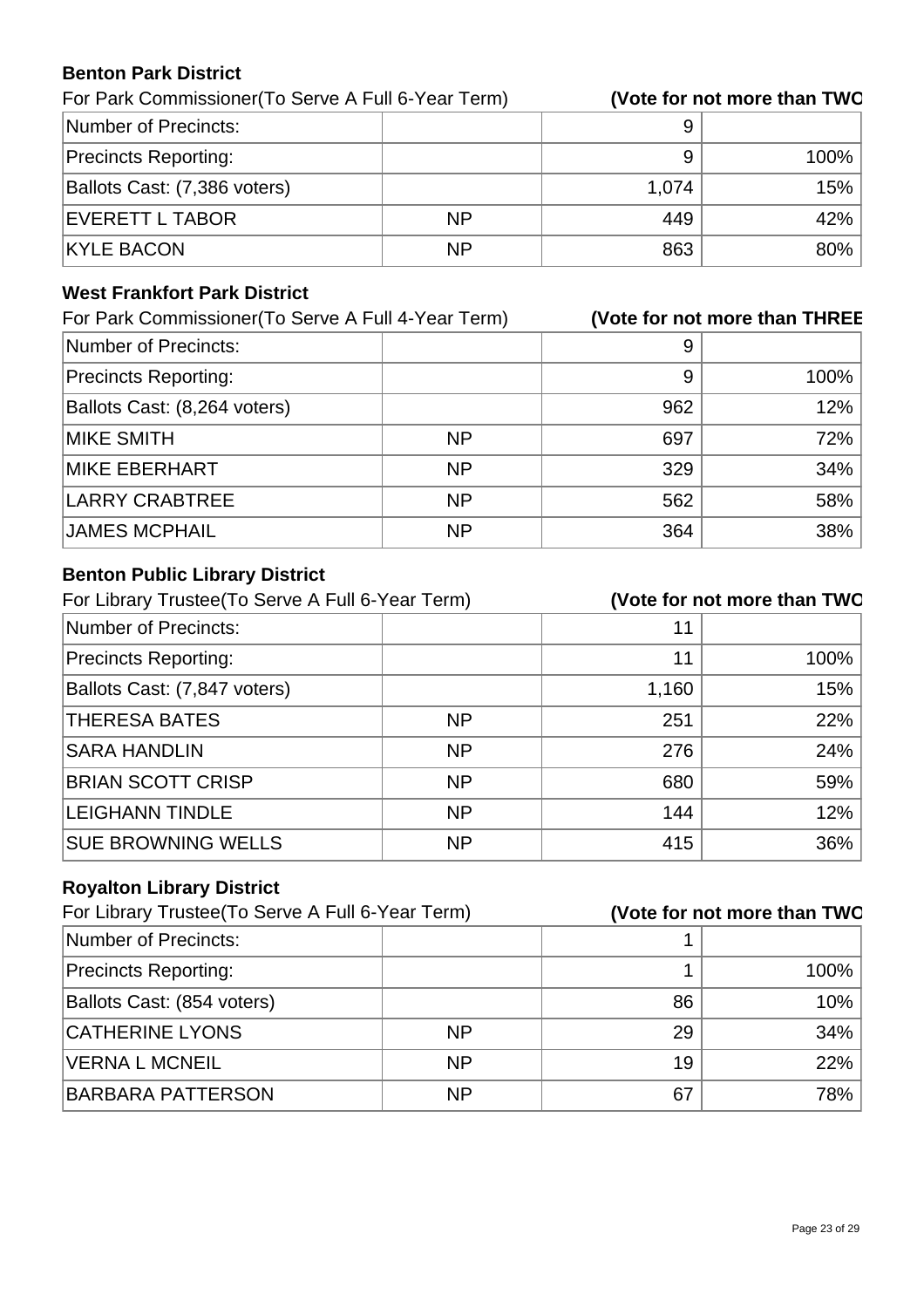#### RGB 20 (Edwards, Gallatin, Hamilton, Hardin, Pope, Saline, Wabash, Wayne and White Counties For Members Of The Regional Board Of School Trustees **(Vote for not more than THREE)**

| Number of Precincts:                           |           |   |      |
|------------------------------------------------|-----------|---|------|
| <b>Precincts Reporting:</b>                    |           |   | 100% |
| Ballots Cast: (17 voters)                      |           |   | 18%  |
| <b>TIMOTHY SCATES - WHITE</b><br><b>COUNTY</b> | <b>NP</b> | n | 67%  |
| <b>JANICE RABER - WABASH</b><br><b>COUNTY</b>  | <b>NP</b> | ⌒ | 67%  |

| RGB 20 (Edwards, Gallatin, Hamilton, Hardin, Pope, Saline, Wabash, Wayne and White Cor |                |  |       |  |
|----------------------------------------------------------------------------------------|----------------|--|-------|--|
| For Members Of The Regional Board (To Serve an Unexpired 2-Year Term)                  | (Vote for ONE) |  |       |  |
| Number of Precincts:                                                                   |                |  |       |  |
| <b>Precincts Reporting:</b>                                                            |                |  | 100%  |  |
| Ballots Cast: (17 voters)                                                              |                |  | $0\%$ |  |
| NO CANDIDATE                                                                           |                |  | $0\%$ |  |

#### **RGB 21 (Franklin, Johnson, Massac and Williamson Counties)**

| For Members Of The Regional Board Of School Trustees |           |       | (Vote for not more than TWO |
|------------------------------------------------------|-----------|-------|-----------------------------|
| Number of Precincts:                                 |           | 35    |                             |
| <b>Precincts Reporting:</b>                          |           | 35    | 100%                        |
| Ballots Cast: (29,398 voters)                        |           | 5,267 | 18%                         |
| <b>RONALD M. ELLIS - WILLIAMSON</b><br><b>COUNTY</b> | <b>NP</b> | 3,236 | 61%                         |
| <b>DWAYNE E WALL</b>                                 | <b>NP</b> |       | 0%                          |

#### **Benton CCSD 47**

### **(Vote for not more than FOUR)**

For Members Of The Board Of Education(To Serve A Full 4-Year Term)

| Number of Precincts:         |           | 11    |      |
|------------------------------|-----------|-------|------|
| <b>Precincts Reporting:</b>  |           | 11    | 100% |
| Ballots Cast: (7,691 voters) |           | 1,131 | 15%  |
| <b>GARY MESSERSMITH</b>      | <b>NP</b> | 718   | 63%  |
| <b>DEREK STOWERS</b>         | <b>NP</b> | 689   | 61%  |
| AMANDA L MILLER              | <b>NP</b> | 574   | 51%  |
| <b>BRAD WILSON</b>           | <b>NP</b> | 748   | 66%  |
| <b>LEX STEWART</b>           | <b>NP</b> | 687   | 61%  |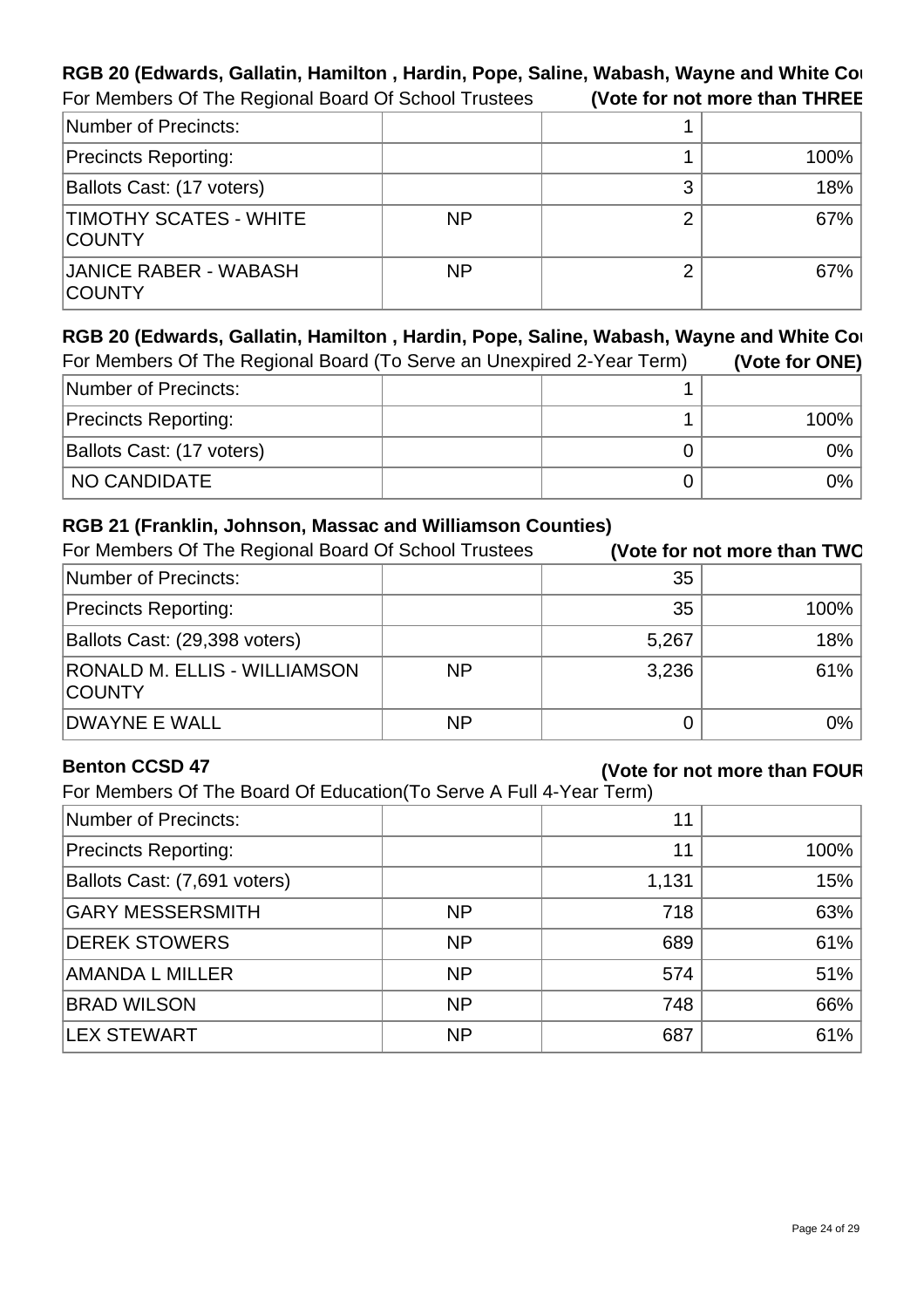#### **Ewing NSD 115**

| For Members of the Board of Education (To Serve an Unexpired 2-Year Term) | (Vote for ONE) |     |         |
|---------------------------------------------------------------------------|----------------|-----|---------|
| Number of Precincts:                                                      |                |     |         |
| <b>Precincts Reporting:</b>                                               |                |     | $100\%$ |
| Ballots Cast: (1,175 voters)                                              |                | 257 | 22%     |
| <b>SHANNON WEBB</b>                                                       | <b>NP</b>      | 210 | 82%     |

#### **Ewing NSD 115**

#### **(Vote for not more than FOUR)**

For Members Of The Board Of Education(To Serve A Full 4-Year Term)

| Number of Precincts:         |           |     |         |
|------------------------------|-----------|-----|---------|
| <b>Precincts Reporting:</b>  |           |     | $100\%$ |
| Ballots Cast: (1,175 voters) |           | 257 | 22%     |
| <b>KARLA GUNTER</b>          | <b>NP</b> | 168 | 65%     |
| JAKE PAGE                    | <b>NP</b> | 176 | 68%     |
| <b>JESTIN POKEY SQUIRES</b>  | <b>NP</b> | 166 | 65%     |
| <b>EMANUEL LOWE</b>          | <b>NP</b> | 147 | $57\%$  |

#### **Herrin CUSD 4**

#### **(Vote for not more than FOUR)**

| For Members of the Board of Education (To Serve a Full 4-Year Term) |  |  |  |  |  |
|---------------------------------------------------------------------|--|--|--|--|--|
|                                                                     |  |  |  |  |  |

| Number of Precincts:        |           |   |      |
|-----------------------------|-----------|---|------|
| <b>Precincts Reporting:</b> |           |   | 100% |
| Ballots Cast: (84 voters)   |           |   | 11%  |
| <b>DANIEL KAY</b>           | <b>NP</b> | 6 | 67%  |
| DAVID R. LOUCKS             | <b>NP</b> |   | 33%  |

#### **Hamilton CUSD 10**

### **(Vote for not more than FOUR)**

For Members of the Board of Education(To Serve a Full 4-Year Term)

|           |   | 100% |
|-----------|---|------|
|           | 3 | 18%  |
| <b>NP</b> | 3 | 100% |
| <b>NP</b> |   | 67%  |
| <b>NP</b> | 3 | 100% |
| <b>NP</b> | σ | 67%  |
|           |   |      |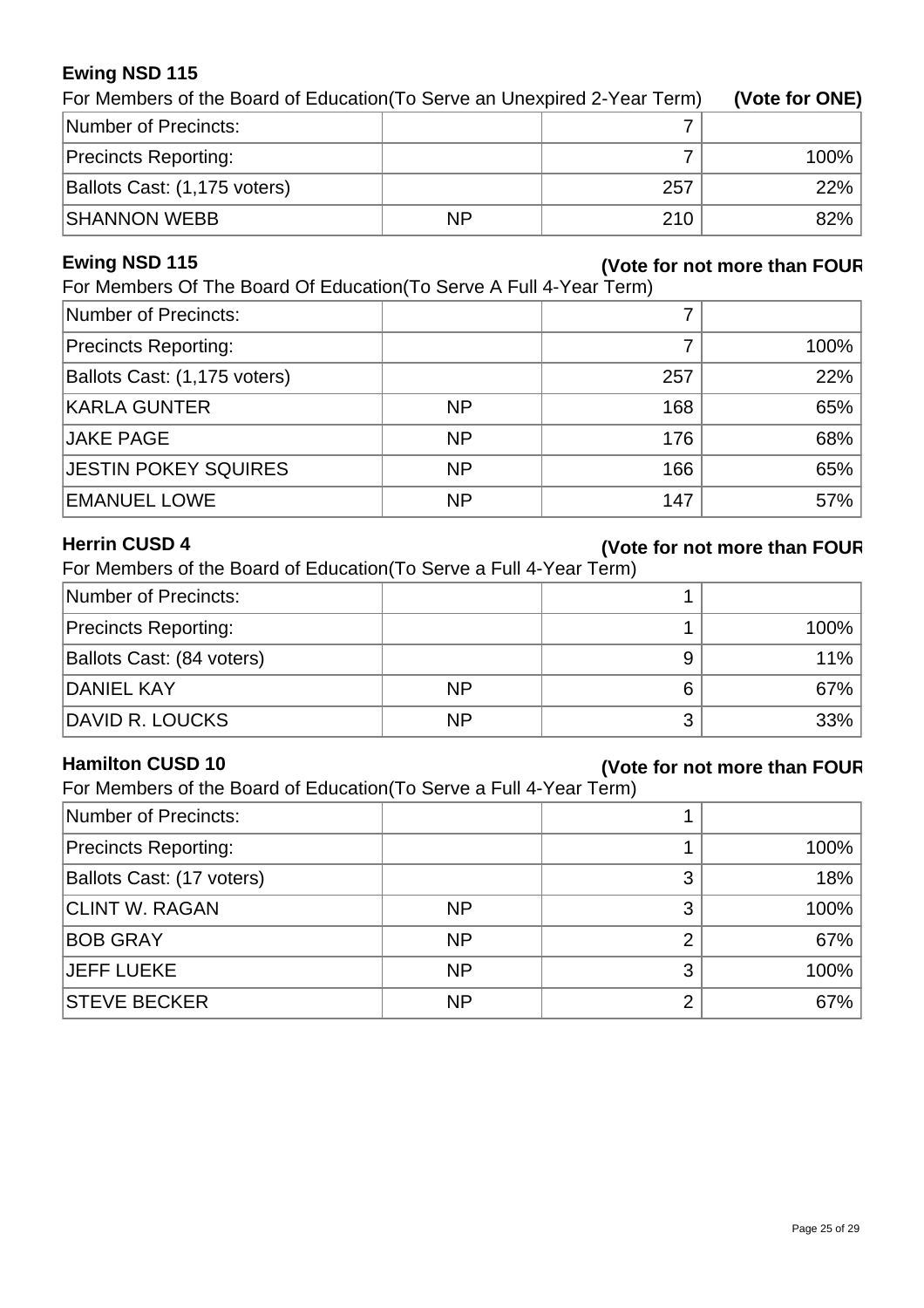#### **Akin CCSD 91**

#### **(Vote for not more than THREE)**

For Members of the Board of Education(To Serve a Full 4-Year Term)

| Number of Precincts:        |           |     |           |
|-----------------------------|-----------|-----|-----------|
| <b>Precincts Reporting:</b> |           |     | $100\%$ . |
| Ballots Cast: (635 voters)  |           | 189 | $30\%$    |
| <b>STEPHANIE A WILSON</b>   | <b>NP</b> | 133 | 70%       |

#### **Christopher CUSD 99**

#### **(Vote for not more than THREE)**

For Members of the Board of Education(To Serve a Full 4-Year Term)

| Number of Precincts:         |           | 5   |         |
|------------------------------|-----------|-----|---------|
| <b>Precincts Reporting:</b>  |           | 5   | $100\%$ |
| Ballots Cast: (3,687 voters) |           | 961 | 26%     |
| <b>CYNTHIA COLLIER</b>       | <b>NP</b> | 588 | 61%     |
| <b>CHARLES F. MAZUR</b>      | <b>NP</b> | 663 | 69%     |
| <b>KARLA McDONALD</b>        | <b>NP</b> | 596 | $62\%$  |

#### **Frankfort CUSD 168**

| For Members of the Board of Education (To Serve An Unexpired 2-Year Term) | (Vote for ONE) |     |      |
|---------------------------------------------------------------------------|----------------|-----|------|
| Number of Precincts:                                                      | 10             |     |      |
| <b>Precincts Reporting:</b>                                               |                | 10  | 100% |
| Ballots Cast: (8,266 voters)                                              |                | 964 | 12%  |
| <b>KEVIN TONEY</b>                                                        | <b>NP</b>      | 719 | 75%  |

#### **Frankfort CUSD 168**

### **(Vote for not more than FOUR)**

For Members of the Board of Education(To Serve a Full 4-Year Term)

| Number of Precincts:         |           | 10  |      |
|------------------------------|-----------|-----|------|
| <b>Precincts Reporting:</b>  |           | 10  | 100% |
| Ballots Cast: (8,266 voters) |           | 964 | 12%  |
| <b>LARRY BURNS</b>           | <b>NP</b> | 506 | 52%  |
| <b>RICK CONNER</b>           | <b>NP</b> | 475 | 49%  |
| <b>JOHN BUTLER</b>           | <b>NP</b> | 715 | 74%  |
| <b>SCHANNONE STEINBERGER</b> | <b>NP</b> | 271 | 28%  |
| <b>SUSAN GLODICH</b>         | <b>NP</b> | 429 | 45%  |
| <b>DAWN BROWNING</b>         | <b>NP</b> | 461 | 48%  |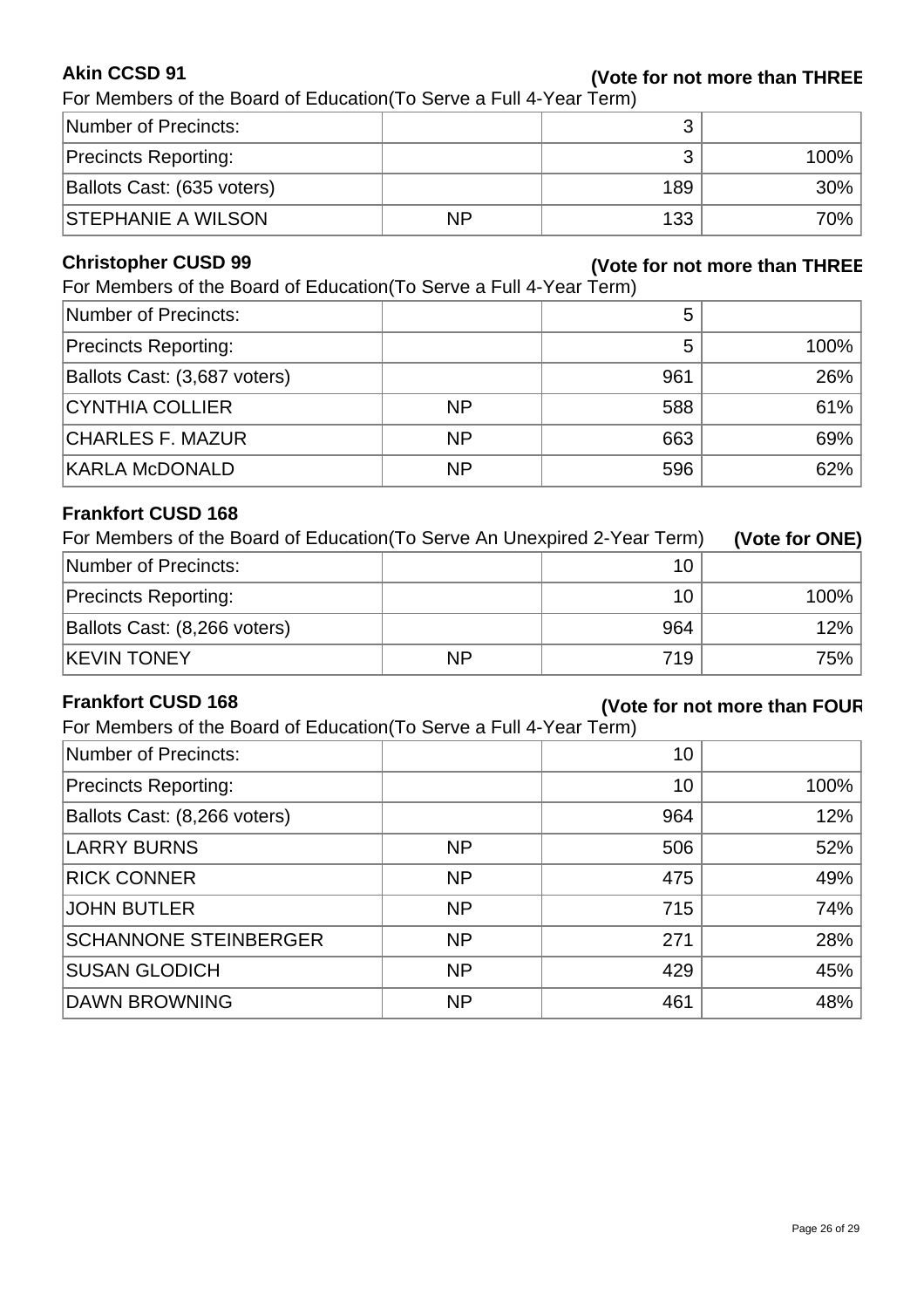#### **Thompsonville CUSD 174**

### **(Vote for not more than THREE)**

For Members of the Board of Education(To Serve a Full 4-Year Term)

| Number of Precincts:           |           |     |         |
|--------------------------------|-----------|-----|---------|
| <b>Precincts Reporting:</b>    |           |     | $100\%$ |
| Ballots Cast: (1,434 voters)   |           | 111 | 8%      |
| <b>KRISTA MCFARLAND SHELBY</b> | <b>NP</b> | 85  | $77\%$  |
| <b>CAROL L KERN</b>            | <b>NP</b> | 89  | 80%     |
| <b>KENNY GAITHER</b>           | <b>NP</b> | 90  | 81%     |

#### **Zeigler-Royalton CUSD 188**

### **(Vote for not more than FOUR)**

For Members of the Board of Education (To Serve a Full 4-Year Term)

| Number of Precincts:         |           |     |      |
|------------------------------|-----------|-----|------|
| <b>Precincts Reporting:</b>  |           |     | 100% |
| Ballots Cast: (3,008 voters) |           | 207 | 7%   |
| <b>GARY VAUGHN</b>           | <b>NP</b> | 126 | 61%  |
| JEFFREY S OLKOSKI            | <b>NP</b> | 134 | 65%  |
| <b>JUSTIN McELROY</b>        | <b>NP</b> | 154 | 74%  |
| <b>JAMIE L KIRKPATRICK</b>   | <b>NP</b> | 130 | 63%  |

#### **Sesser-Valier CUSD 196**

#### **(Vote for not more than FOUR)**

For Members of the Board of Education(To Serve a Full 4-Year Term)

| Number of Precincts:         |           | 8     |      |
|------------------------------|-----------|-------|------|
| <b>Precincts Reporting:</b>  |           | 8     | 100% |
| Ballots Cast: (3,418 voters) |           | 1,438 | 42%  |
| <b>JASON C SAMPLE</b>        | <b>NP</b> | 971   | 68%  |
| <b>REBECCA BARRY</b>         | <b>NP</b> | 623   | 43%  |
| <b>ANTHONY MARTIN</b>        | <b>NP</b> | 437   | 30%  |
| JENNIFER MENSER              | <b>NP</b> | 652   | 45%  |
| <b>JOHN D SPENCE</b>         | <b>NP</b> | 1,070 | 74%  |
| KATHRYN SCHOENBAECHLER       | <b>NP</b> | 622   | 43%  |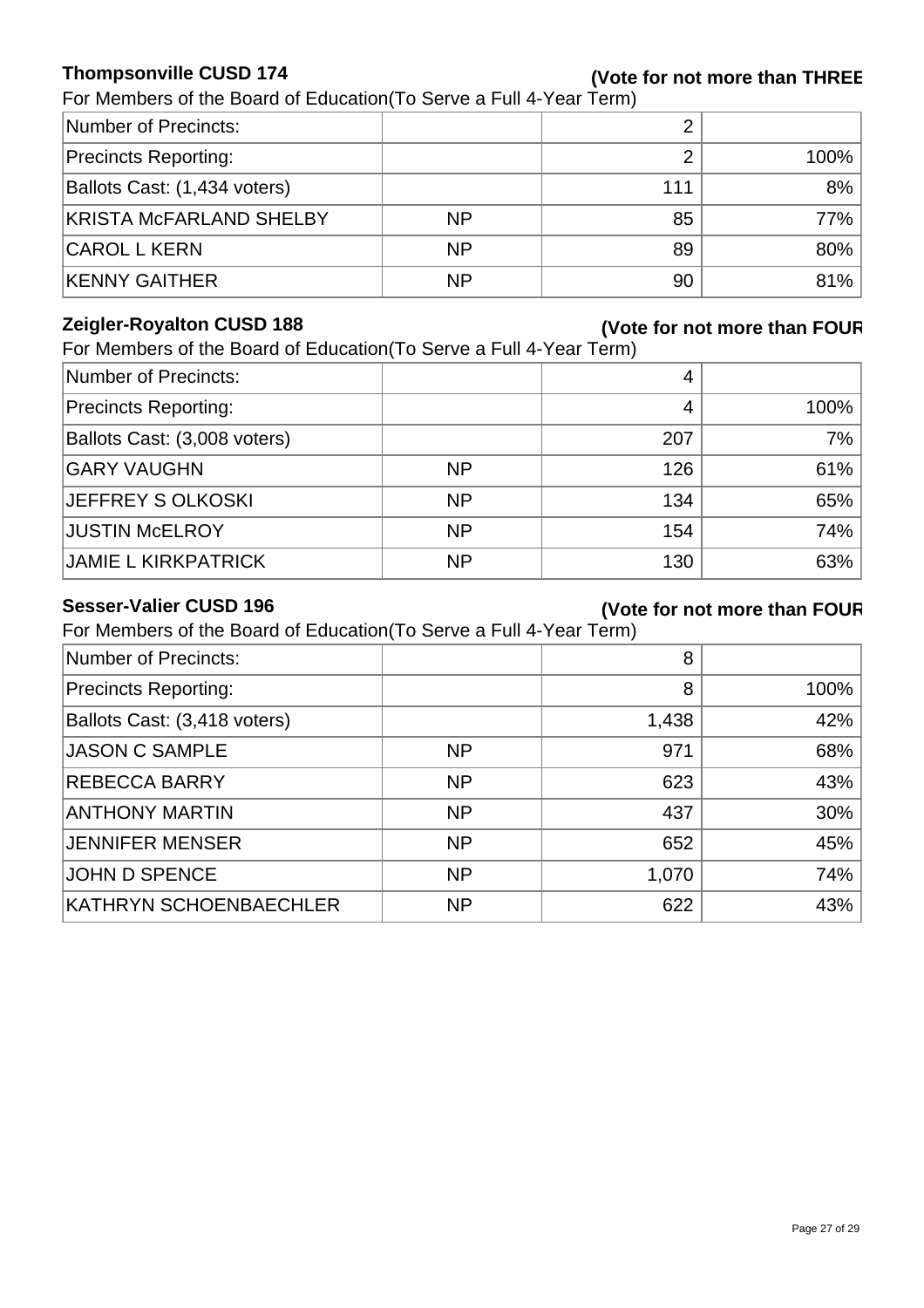#### **Benton HSD 103**

#### **(Vote for not more than THREE)**

For Members of the Board of Education(To Serve a Full 4-Year Term)

| Number of Precincts:         |           | 15    |      |
|------------------------------|-----------|-------|------|
| <b>Precincts Reporting:</b>  |           | 15    | 100% |
| Ballots Cast: (9,501 voters) |           | 1,577 | 17%  |
| <b>MARCI GLOVER</b>          | <b>NP</b> | 882   | 56%  |
| <b>ROBIN S LABUWI</b>        | <b>NP</b> | 860   | 55%  |
| <b>MARK D MINOR</b>          | <b>NP</b> | 1,013 | 64%  |
| <b>SCOTT PAGE</b>            | <b>NP</b> | 822   | 52%  |

#### **John A. Logan CC 530**

#### **(Vote for not more than THREE)**

For Trustees Of The Community College District(To Serve A 6-Year Term)

| Number of Precincts:         |           | 10  |      |
|------------------------------|-----------|-----|------|
| <b>Precincts Reporting:</b>  |           | 10  | 100% |
| Ballots Cast: (8,455 voters) |           | 978 | 12%  |
| <b>BRENT CLARK</b>           | <b>NP</b> | 494 | 51%  |
| <b>JOHN STREUTER</b>         | <b>NP</b> | 177 | 18%  |
| <b>JACOB JAKE RENDLEMAN</b>  | <b>NP</b> | 423 | 43%  |
| <b>GLENN POSHARD</b>         | <b>NP</b> | 520 | 53%  |
| <b>ANGELO HIGHTOWER</b>      | <b>NP</b> | 218 | 22%  |

#### **Rend Lake CC 521**

#### **(Vote for not more than TWO)**

For Trustees Of The Community College District(To Serve A 6-Year Term)

| Number of Precincts:          |           | 28    |         |
|-------------------------------|-----------|-------|---------|
| <b>Precincts Reporting:</b>   |           | 28    | $100\%$ |
| Ballots Cast: (20,960 voters) |           | 4,292 | $20\%$  |
| <b>JEFF JONES</b>             | <b>NP</b> | 2,696 | 63%     |
| DAVID S. ASBERY               | <b>NP</b> | 2,421 | $56\%$  |